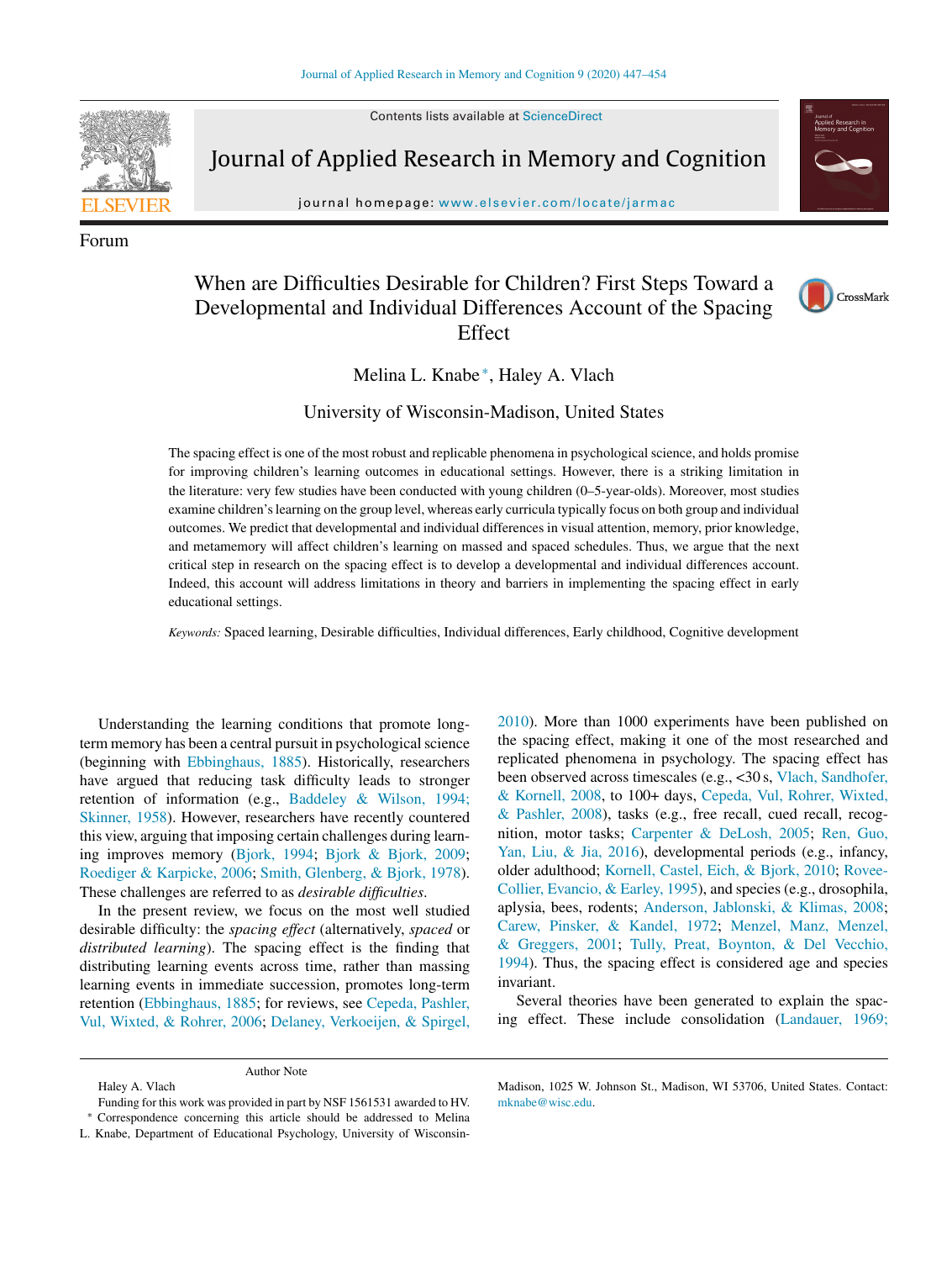[Wickelgren,](#page-6-0) [1972\),](#page-6-0) deficient processing ([Hintzman,](#page-5-0) [1974\),](#page-5-0) encoding variability [\(Glenberg,](#page-5-0) [1976;](#page-5-0) [Glenberg,](#page-5-0) [1979\),](#page-5-0) and study-phase retrieval theories [\(Johnston](#page-5-0) [&](#page-5-0) [Uhl,](#page-5-0) [1976;](#page-5-0) [Thios](#page-5-0) [&](#page-5-0) [D'Agostino,](#page-5-0) [1976;](#page-5-0) also referred to as the time-window hypothesis in developmental psychology, [Rovee-Collier](#page-6-0) et [al.,](#page-6-0) [1995\).](#page-6-0) The most prominent and well-supported theories are theories that include a study-phase retrieval mechanism (see [Delaney](#page-5-0) et [al.,](#page-5-0) [2010,](#page-5-0) and [Greene,](#page-5-0) [1989,](#page-5-0) for arguments of supplementing study-phase retrieval theory with elements of encoding variability theory).

Given the extensive literature on the spacing effect, it is considered one of the most promising bodies of work from psychological science for improving learning outcomes in educational settings [\(Dunlosky,](#page-5-0) [Rawson,](#page-5-0) [Marsh,](#page-5-0) [Nathan,](#page-5-0) [&](#page-5-0) [Willingham,](#page-5-0) [2013\).](#page-5-0) Spaced learning has been implemented effectively in classrooms, promoting retention and generalization of a wide range of educational domains, such as vocabulary [\(Sobel,](#page-6-0) [Cepeda,](#page-6-0) [&](#page-6-0) [Kapler,](#page-6-0) [2011\),](#page-6-0) biology concepts ([Gluckman,](#page-5-0) [Vlach,](#page-5-0) [&](#page-5-0) [Sandhofer,](#page-5-0) [2014;](#page-5-0) [Vlach](#page-6-0) [&](#page-6-0) [Sandhofer,](#page-6-0) [2012\),](#page-6-0) mathematics [\(Nazari](#page-6-0) [&](#page-6-0) [Ebersbach,](#page-6-0) [2019\),](#page-6-0) and history ([Carpenter,](#page-5-0) [Pashler,](#page-5-0) [&](#page-5-0) [Cepeda,](#page-5-0) [2009\).](#page-5-0)

However, there is a striking limitation of this body of work: very few studies have been conducted with children (for a brief review of this issue, see [Cepeda](#page-5-0) et [al.,](#page-5-0) [2006\).](#page-5-0) That is, the spacing effect has not historically been studied in in the PreK –  $12<sup>th</sup>$  grade population, the largest population currently being educated. Specifically, there is a paucity of studies with infants and preschool aged children (0–5-year-olds)—and those studies have produced mixed results. Spaced learning has been shown to promote children's memory for words and pictures [\(Childers](#page-5-0) [&](#page-5-0) [Tomasello,](#page-5-0) [2002\),](#page-5-0) sentences [\(Ambridge,](#page-4-0) [Theakston,](#page-4-0) [Lieven,](#page-4-0) [&](#page-4-0) [Tomasello,](#page-4-0) [2006\),](#page-4-0) science concepts ([Gluckman](#page-5-0) et [al.,](#page-5-0) [2014\),](#page-5-0) and motor skills [\(Rovee-Collier](#page-6-0) et [al.,](#page-6-0) [1995\).](#page-6-0) However, other studies have shown that spaced learning is ineffective, or even disadvantageous, for young children's learning [\(Folarin,](#page-5-0) [1983;](#page-5-0) [Goossens](#page-5-0) et [al.,](#page-5-0) [2016;](#page-5-0) [Toppino](#page-6-0) [&](#page-6-0) [DiGeorge,](#page-6-0) [1984;](#page-6-0) [Toppino,](#page-6-0) [Fearnow-Kenney,](#page-6-0) [Kiepert,](#page-6-0) [&](#page-6-0) [Teremula,](#page-6-0) [2009a\).](#page-6-0) For instance, in a study of children's memory for category exemplars, increasing the spacing interval between exemplars deterred children's category learning [\(Folarin,](#page-5-0) [1983\).](#page-5-0)

The lack of research on the spacing effect during early development presents several problems for theory and application. In terms of theory, it is hard to explain why we observe more mixed results with children (compared to young adults/college student samples). We also do not have enough studies to conduct meta-analyses or reviews that can answer important questions, such as: is the spacing effect truly age invariant? If the efficacy of the spacing effect varies across developmental periods, what mechanisms lead to this variation? Do the most widely supported theories of the spacing effect apply to early childhood?

In terms of application, birth to 5 years is one of the most critical periods in the human lifespan [\(Mustard,](#page-6-0) [2007;](#page-6-0) [Kolb](#page-6-0) [&](#page-6-0) [Gibb,](#page-6-0) [2011\).](#page-6-0) During this time, the foundations for later learning are established, which have long-lasting impacts on the learner's academic and life outcomes [\(Burger,](#page-4-0) [2010;](#page-4-0) [Nelson,](#page-4-0) [2000\).](#page-4-0) Indeed, early educational interventions are especially

effective because the learner is structurally and functionally plastic and have been argued to have the most positive personal and societal impact [\(Cannon](#page-5-0) et [al.,](#page-5-0) [2018;](#page-5-0) [Doyle,](#page-5-0) [Harmon,](#page-5-0) [Heckman,](#page-5-0) [&](#page-5-0) [Tremblay,](#page-5-0) [2009\).](#page-5-0)

More critically, the goal of early education and intervention is not just to raise the group mean at a post-test, as what is typically the outcome measure of studies on the spacing effect. The most important goal is ensuring all children improve their learning. The need for personalized – or individualized – learning is central to early education programs(see [Dockterman,](#page-5-0) [2018](#page-5-0) for a review). To effectively customize and maximize children's learning requires an understanding of how children's developmental and individual differences interact with their learning on massed and spaced schedules. Unfortunately, the existing spacing effect literature cannot make clear, individualized, recommendations for early childhood.

In this paper, we argue that the next critical step in research is to pursue studies on developmental and individual differences in the efficacy of the spacing effect. That is, a developmental and individual differences account is needed to address limitations in theory and application of the spacing effect to early educational settings. This type of theoretical account identifies differences across age groups, and individual differences within participants of the same age. Indeed, developmental and individual differences go hand-in-hand; changes within the individual are often the mechanism(s) that explain developmental (agerelated) changes. In the section below, we outline what the first steps for the field should be by reviewing the cognitive domains that will be critical for this account.

## **Building a Developmental and Individual Differences Account for Early Development**

Historically, research on the boundary conditions of the spacing effect has focused on properties of the learning environment. Researchers have manipulated the stimuli, number of item repetitions, trial lengths, and retention intervals to reveal when spaced learning does/does not promote memory ([Cepeda](#page-5-0) et [al.,](#page-5-0) [2006\).](#page-5-0) Because of this focus, research on spaced learning has not studied internal learner characteristics that may mediate and/or moderate the effect. Thus, an account that considers developmental and individual differences will be an important next step for research with adults as well. However, we believe that an account derived from adults would not generalize well to infants and children. Unlike adults, young learners experience rapid changes in their basic cognitive capacities, such as visual attention, memory, prior knowledge, and metamemory. In the subsequent sections, we review these key cognitive capacities, and how developmental and individual differences in these capacities may affect children's learning on massed and spaced schedules.

#### **Visual Attention**

Spaced learning paradigms typically require participants to attend visually to stimuli. Presenting stimuli consecutively or spaced out in time may affect the way in which children attend to visual stimuli. In fact, a sub-class of deficient processing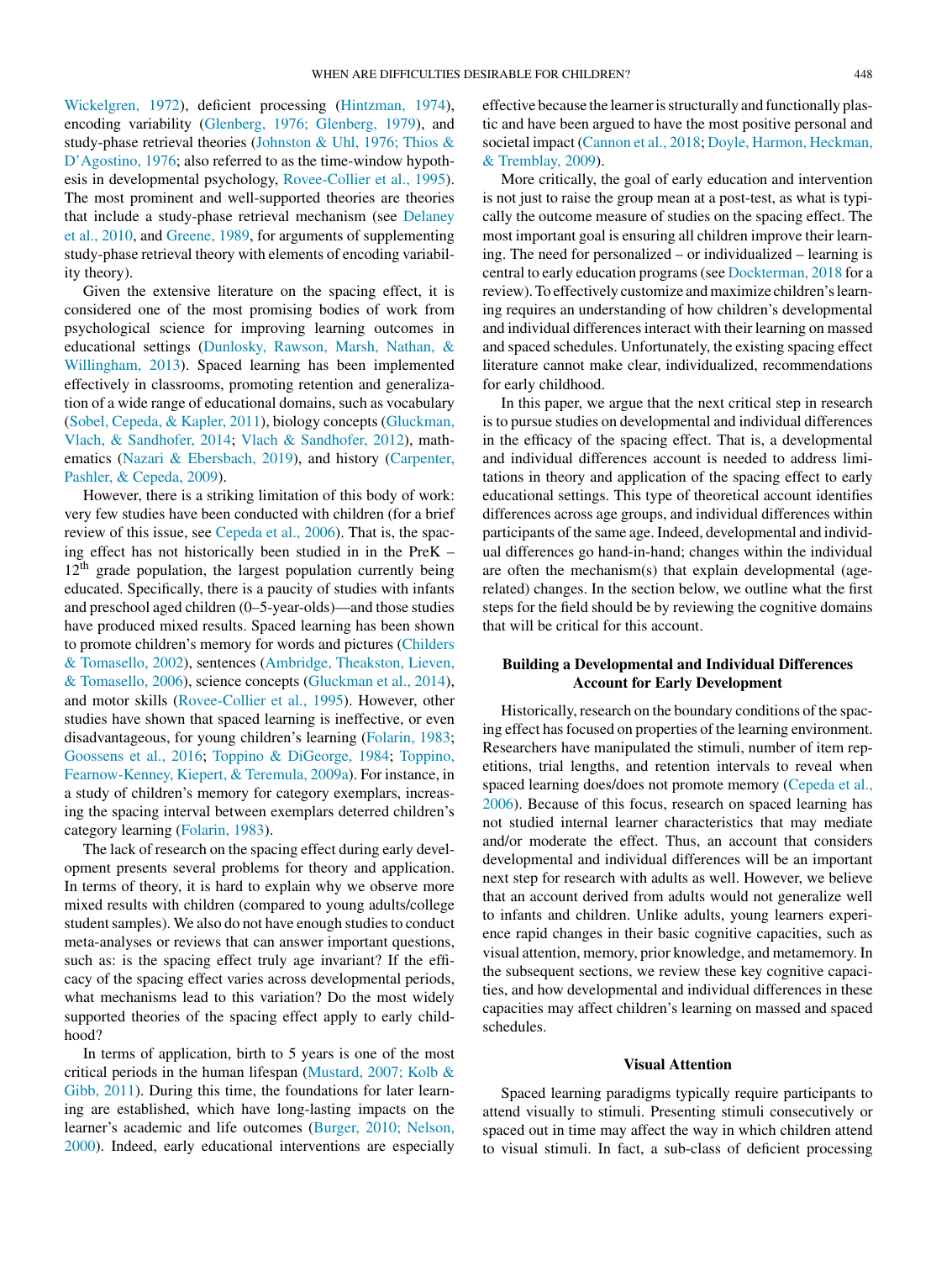theories of the spacing effect ([Greeno,](#page-5-0) [1967;](#page-5-0) [Hintzman,](#page-5-0) [1976\),](#page-5-0) inattention theory [\(Hintzman,](#page-5-0) [1974\),](#page-5-0) proposes that massed items become increasingly familiar across learning, resulting in poorer attention to each subsequent item presentation. That is, according to inattention theory, learners pay less attention to massed items, and thus have higher performance on spaced schedules.

One key developmental change in attention during the first few years of life is the duration at which children can sustain visual attention [\(Betts,](#page-4-0) [Mckay,](#page-4-0) [Maruff,](#page-4-0) [&](#page-4-0) [Anderson,](#page-4-0) [2006;](#page-4-0) [Lin,](#page-6-0) [Hsiao,](#page-6-0) [&](#page-6-0) [Chen,](#page-6-0) [1999\).](#page-6-0) That is, infants and young children experience rapid changes in the duration at which they can focus visual attention on a single item. This developmental difference could affect the efficacy of massed and spaced learning in several ways. On the one hand, if learning events are presented on a massed schedule, children may have more time to fixate their visual attention to the item, and thus have stronger learning than on a spaced schedule. On the other hand, children may more quickly dishabituate or look away from an item, reducing encoding and leading to weaker learning on massed schedules. Moreover, presenting learning events on a spaced schedule with lengthy intervals between repetitions may also lead to complete disengagement of all visual attention, and thus deter any learning on a spaced schedule. In brief, there are several ways in which young learners' developing ability to fixate visual attention to stimuli may differentially affect the efficacy of massed and spaced schedules.

One study [\(Vlach&Johnson,](#page-6-0) [2013\)](#page-6-0) provides preliminary evidence that developmental differences in attention contribute to duration of looking to stimuli on massed and spaced schedules. In this experiment, 16- and 20-month-old infants participated in a word learning task where novel word-object pairs were presented on either a massed or interleaved schedule. Results from eye-tracking data revealed that 16-month-old infants' attention to massed items decreased across the learning phase, suggesting that repeated item exposure modulated attention, as predicted by deficient processing accounts of the spacing effect [\(Hintzman,](#page-5-0) [1976\).](#page-5-0) However, the 20-month-olds did not demonstrate differences in visual attention to objects on massed or spaced schedules. Thus, future research should examine how age-related differences in sustained attention affect learning on massed and spaced schedules. Indeed, this work may in fact provide new evidence for historically discarded theories of the spacing effect, such as inattention theory [\(Hintzman,](#page-5-0) [1974\).](#page-5-0)

Another notable difference between young children and adults is their selectivity of visual attention. Young children demonstrate poorer attentional control [\(Huang-Pollock,](#page-5-0) [Carr,](#page-5-0) [&](#page-5-0) [Nigg,](#page-5-0) [2002\)](#page-5-0) and differ in their selective attention to features of learning events([Plude,](#page-6-0) [Enns,](#page-6-0) [&](#page-6-0) [Brodeur,](#page-6-0) [1994\).](#page-6-0) For instance, children acquire attentional biases*,* or the preference to attend to certain features over others. One example of an attentional biasis children's and adults' tendency to attend to shape during object categorization, a behavior known as the *shape bias* [\(Landau,](#page-5-0) [Smith,](#page-5-0) [&](#page-5-0) [Jones,](#page-5-0) [1992\).](#page-5-0) The shape bias emerges around 18-24 months of age and is thought to develop from prior experience with English, which typically categorizes objects according to shape.

How might early attentional biases, such as the shape bias, affect learning from massed and spaced schedules? To date, only one study has examined whether attentional biases affect learning from massed and spaced schedules [\(Slone](#page-6-0) [&](#page-6-0) [Sandhofer,](#page-6-0) [2017\).](#page-6-0) In this study, a sample of 2–3.5-year-old children were presented with a category learning task with three categories: shape, color, and texture categories. Results revealed that spacing was most beneficial for children's learning of shape categories. That is, learners' attentional biases may impact the type of information for which spaced schedules are more or less effective.

#### **Memory**

Most theories implicate memory processes as the mechanism(s) underlying the spacing effect, and thus differences in memory abilities are an important step in building a developmental and individual differences account. For instance, according to study-phase retrieval theories ([Johnston](#page-5-0) [&](#page-5-0) [Uhl,](#page-5-0) [1976;](#page-5-0) [Thios](#page-5-0) [&](#page-5-0) [D'Agostino,](#page-5-0) [1976\),](#page-5-0) when items are distributed across time, learners rapidly forget information between learning events. A consequence of this forgetting is that subsequent retrieval of the learned information is more effortful. By engaging in effortful retrieval, future forgetting is slowed, supporting future recollection of the learned information. Thus, between-participant differences in forgetting and retrieval processes could contribute to the efficacy of the spacing effect.

Young children differ notably from adults in their maintenance and recall of previously learned information ([Bauer,](#page-4-0) [Wenner,](#page-4-0) [Dropnik,](#page-4-0) [&](#page-4-0) [Wewerka,](#page-4-0) [2000;](#page-4-0) [Cowan](#page-5-0) [&](#page-5-0) [Alloway,](#page-5-0) [2009\).](#page-5-0) Specifically, children experience more rapid forgetting than adults, and this difference may affect the efficacy of massed and spaced schedules ([Brainerd,](#page-4-0) [Reyna,](#page-4-0) [Howe,](#page-4-0) [Kingma,](#page-4-0) [&](#page-4-0) [Guttentag,](#page-4-0) [1990;](#page-4-0) [Howe,](#page-5-0) [1991;](#page-5-0) [Vlach](#page-6-0) [&](#page-6-0) [Sandhofer,](#page-6-0) [2012\).](#page-6-0) For instance, if forgetting happens so quickly that children are unable to successfully retrieve prior learning events, they may not associate new learning events with previous learning events (see time-window hypothesis; [Rovee-Collier](#page-6-0) et [al.,](#page-6-0) [1995\).](#page-6-0) Indeed, early in development, when infants forget information rapidly during even short intervals of time, massed schedules may be more advantageous than spaced schedules. Preliminary evidence for this comes from [Vlach](#page-6-0) [and](#page-6-0) [Johnson](#page-6-0) [\(2013\),](#page-6-0) which found that 16-month-old children were able to learn words presented on a massed schedule, but not an interleaved schedule. In contrast, 20-month-olds were able to learn words on both massed and interleaved schedules, suggesting that four months of memory development slowed forgetting enough to support learning on the same interleaved schedule. Thus, children with weaker memory abilities may benefit more from massed schedules, whereas children with stronger memory abilities benefit more from spaced schedules. As the rate of children's forgetting slows across development, the optimal amount of time between learning events on spaced schedules will also change. That is, the time interval between learning events may be increased as children's forgetting slows.

In addition to rapid forgetting, children also experience substantial changes in their ability to retrieve information.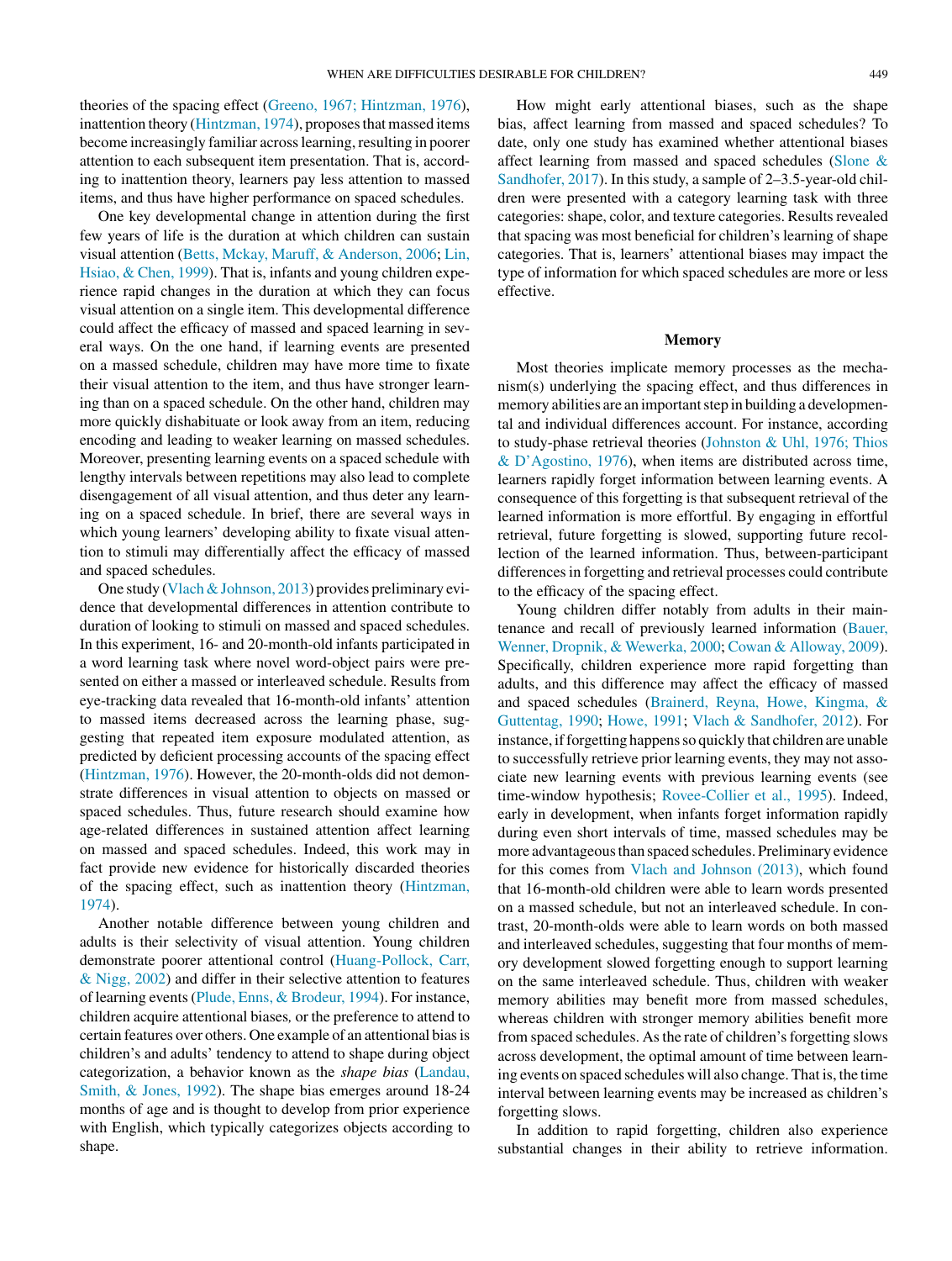Specifically, an extensive literature demonstrates that children have poorer recall abilities and use less effective recall strategies than adults ([Ghetti](#page-5-0) [&](#page-5-0) [Angelini,](#page-5-0) [2008\).](#page-5-0) Indeed, children have trouble generating information that will cue memory retrieval [\(Cole,](#page-5-0) [Frankel,](#page-5-0) [&](#page-5-0) [Sharp,](#page-5-0) [1971;](#page-5-0) [Tversky](#page-6-0) [&](#page-6-0) [Teiffer,](#page-6-0) [1976\).](#page-6-0) These findings have important implications for studies on spaced learning, which utilize various memory tasks at test (e.g., free recall, cued recall, and recognition tasks). For instance, children may show a pronounced spacing effect on a recognition memory task, but not on a free recall task. Moreover, children with better memory retrieval abilities might show spacing effects on both recognition and free recall tasks, whereas children with poorer retrieval abilities might only show a spacing effect on a recognition task. Thus, mixed findings on the spacing effect in children may be explained by the type of post-test used, suggesting researchers should carefully design their memory tasks to account for free recall difficulties in early childhood.

### **Prior Knowledge**

In addition to retrieval abilities, participants' storage strength – or how information is represented and associated with exist-ing knowledge – affects memory performance (see [Bjork](#page-4-0)  $\&$  $\&$ [Bjork,](#page-4-0) [1992](#page-4-0) for a distinction between storage and retrieval strength). That is, the prior knowledge that learners bring to the task inevitably affects their learning of new information (e.g., [Bransford](#page-4-0) [&](#page-4-0) [Johnson,](#page-4-0) [1972;](#page-4-0) [Brod,](#page-4-0) [Werkle-Bergner,](#page-4-0) [&](#page-4-0) [Shing,](#page-4-0) [2013;](#page-4-0) [Schneider,](#page-6-0) [Gruber,](#page-6-0) [Gold,](#page-6-0) [&](#page-6-0) [Opwis,](#page-6-0) [1993\).](#page-6-0) For instance, studies on the spacing effect frequently use verbal stimuli (e.g., novel or familiar words), and thus differences in language abilities may affect performance on massed and spaced schedules. Indeed, children are in the process of learning language during the first few years of life [\(Bates,](#page-4-0) [Thal,](#page-4-0) [&](#page-4-0) [Janowsky,](#page-4-0) [1992\)](#page-4-0) and retrieval of verbal material improves across the early childhood period (see [Bjorklund,](#page-4-0) [Dukes,](#page-4-0) [&](#page-4-0) [Brown,](#page-4-0) [2009](#page-4-0) for a review). Thus, in a spaced learning task, children may be better at retrieving words from memory that are highly familiar to them or are frequently used in their environment (e.g., baby, mama). However, if the words are unfamiliar to them or are not as frequently used in their environment (e.g., whisk, periwinkle), children may fail to retrieve words during learning, and thus benefit from a massed schedule over a spaced schedule. Moreover, one might predict that children with low language abilities (e.g., smaller vocabulary size, poorer lexical retrieval abilities) would not benefit from spaced learning in a verbal task to the same extent as a child with higher language abilities.

To date, no studies have examined links between children's language ability and performance on spaced learning tasks. Thus, it is imperative that future investigations assess how taskspecific language knowledge, and prior task knowledge more broadly, impact young children's performance.

#### **Metamemory**

The understanding of one's own and other people's memory processes is broadly known as metamemory [\(Dunlosky](#page-5-0) [&](#page-5-0) [Metcalfe,](#page-5-0) [2009;](#page-5-0) [Flavell,](#page-5-0) [1971\).](#page-5-0) Researchers have studied the development of metamemory across the lifespan, demonstrating that children's understanding of how memory functions gradu-ally improves in early childhood (see [Karably](#page-5-0) [&](#page-5-0) [Zabrucky,](#page-5-0) [2009](#page-5-0)) for a review). Specifically, by age 5, children have an understanding of the variables that affect memory (e.g., characteristics of the learner and task) and can actively monitor their own learning [\(Johnson](#page-5-0) [&](#page-5-0) [Wellman,](#page-5-0) [1980;](#page-5-0) [Lyon](#page-5-0) [&](#page-5-0) [Flavell,](#page-5-0) [1994;](#page-5-0) [Schneider,](#page-5-0) [1998\).](#page-5-0)

Metacognitive judgments of learning (JOLs) are one of several measures used to assess participants' active monitoring of their memory performance. Researchers have used JOLs to assess whether individuals have a preference for massed or spaced schedules during learning. When adults are asked to assess how well they learned an item and how well they would do on a future assessment of that item, they often demonstrate a massed bias: they typically prefer massed learning over spaced learning (e.g., [Baddeley](#page-4-0) [&](#page-4-0) [Longman,](#page-4-0) [1978;](#page-4-0) [Kornell](#page-4-0) [&](#page-4-0) [Bjork,](#page-4-0) [2008;](#page-4-0) [McCabe,](#page-4-0) [2011;](#page-4-0) [Simon](#page-4-0) [&](#page-4-0) [Bjork,](#page-4-0) [2001;](#page-4-0) [Zechmeister](#page-4-0) [&](#page-4-0) [Shaughnessy,](#page-4-0) [1980\).](#page-4-0) One explanation for the observed bias is that adults experience greater processing fluency on massed schedules as opposed to spaced schedules (Logan, Castel, [Haber,](#page-6-0) [&](#page-6-0) [Viehman,](#page-6-0) [2012\).](#page-6-0) However, when adults are asked to choose the nature of their learning experience (i.e., whether to view an item immediately or at a later time), they typically demonstrate a spaced bias (e.g., [Benjamin](#page-4-0) [&](#page-4-0) [Bird,](#page-4-0) [2006;](#page-4-0) [Toppino,](#page-6-0) [Cohen,](#page-6-0) [Davis,](#page-6-0) [&](#page-6-0) [Moors,](#page-6-0) [2009b;](#page-6-0) [Toppino](#page-6-0) [&](#page-6-0) [Cohen,](#page-6-0) [2010\).](#page-6-0) Importantly, task demands (e.g., item presentation duration) impact the preference for massed versus spaced schedules [\(Toppino](#page-6-0) et [al.,](#page-6-0) [2009b\).](#page-6-0) These results suggest that adult participants alter their study strategies based on the to-be-learned material and their beliefs about how memory functions more broadly.

Interestingly, preschool-aged children do not demonstrate a massed bias ([Vlach,](#page-7-0) [Bredemann,](#page-7-0) [&](#page-7-0) [Kraft,](#page-7-0) [2019\).](#page-7-0) One explanation for these results is that preschoolers have limited theories of how memory functions. As their metamemory abilities develop across early childhood, children may begin to form misconceptions about their own memory. Thus, young children may be less likely to adopt the same incorrect memory strategies as adults. Moreover, these findings suggest that early childhood may be an ideal age to begin teaching strategies for memory optimization. Informing children on the efficacy of spaced learning early may prevent them from forming a massed bias. Indeed, these results suggest that the developmental differences in metamemory may provide an advantage to the understanding and implementation of spaced learning in young learners.

# **Directions for Future Research on Desirable Difficulties in Early Childhood**

A critical next step for researchers is to generate a developmental and individual differences account, because this research direction can inform theory and application of the spacing effect. However, there are additional next steps worth briefly mentioning. For instance, young children typically do not encounter formal, group-based schooling until kindergarten. This means that children may be primarily working one-on-one with caretakers, practititioners, or other adults. To develop more effective learning and intervention materials for this population, spaced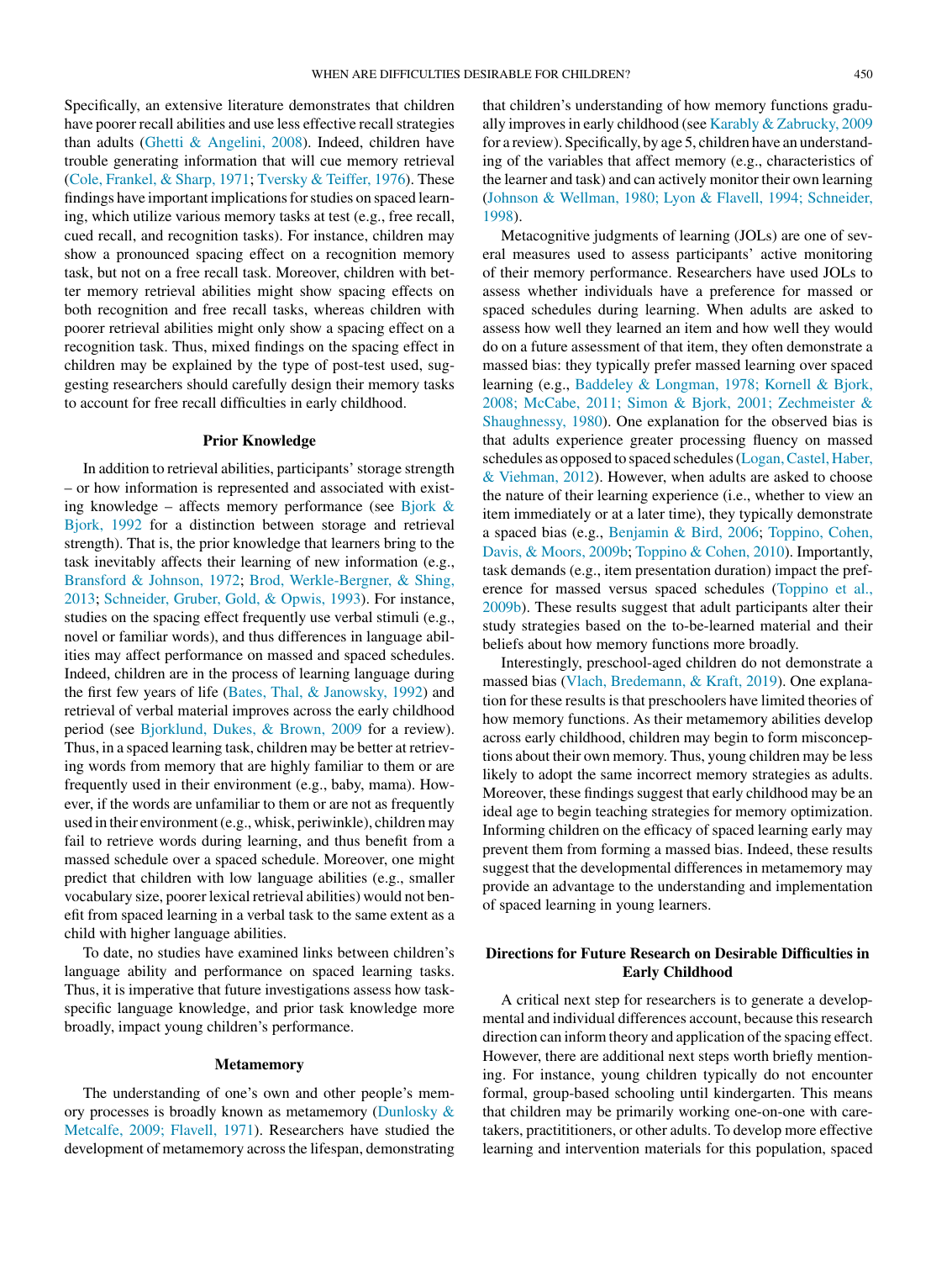<span id="page-4-0"></span>learning tasks should be studied at the individual- and grouplevel, and may benefit from microlevel assessment approaches (e.g., generating a high density of observations of one child's learning).

Moreover, successful implementation will require scientists to move beyond basic research and think about effective science communication strategies for children in this age range. An important constraint in applying spaced learning to early childhood is that the individuals spending the most time with children, such as caretakers and/or parents, may not be those with formal training in science or education. How do we communicate science on the spacing effect with these individuals? After all, the willingness to implement spaced learning depends on its perceived efficacy, and many adults do not recognize the value of introducing deliberate difficulties in their own learning (e.g., [Kornell](#page-5-0) et [al.,](#page-5-0) [2010;](#page-5-0) [Miele](#page-6-0) et [al.,](#page-6-0) [2011M](#page-6-0)iele, Finn, & Molden, 2011; [Sungkhasettee,](#page-6-0) [Friedman,](#page-6-0) [&](#page-6-0) [Castel,](#page-6-0) [2011\).](#page-6-0) This sentiment is amplified for children's learning: Adults tend to underestimate the capabilities of young children ([Leippe,](#page-6-0) [Manion,](#page-6-0) [&](#page-6-0) [Romanczyk,](#page-6-0) [1992;](#page-6-0) [Miller,](#page-6-0) [White,](#page-6-0) [&](#page-6-0) [Delgado,](#page-6-0) [1980\).](#page-6-0) Initial steps could include introducing the concept/application of spaced learning in parenting forums, and explaining how learning schedules interact with changing cognitive processes.

On a final note, we would like to point out that we focused on the spacing effect because it has been studied much more than other desirable difficulties.Thus, there is a lack of developmental and individual differences research for other desirable difficulties as well, but largely just because there is not a substantive body of research studying 0–5-year-olds. Indeed, much more research is needed to implement desirable difficulties research in early childhood learning. While doing any desirable difficulties study, we encourage researchers to include measures of children's cognitive abilities. This approach will build an empirical body of research on the efficacy of desirable difficulties and provide a developmental and individual differences account that will guide effective implementation.

## **Author Statement**

All persons who meet authorship criteria are listed as authors, and all authors certify that they have participated sufficiently in the work to take public responsibility for the content. Specifically, all authors jointly drafted, revised, and approved the manuscript. No additional persons made substantial contributions to the manuscript. Furthermore, each author certifies that this material has not been, and will not be, submitted to or published in any other publication before its appearance in the *Journal of Applied Research in Memory and Cognition.*

#### **Conflict of Interest**

The authors declare that they have no conflict of interest.

#### **References**

Ambridge, B., Theakston, A. L., Lieven, E. V., & Tomasello, M. (2006). The distributed learning effect for children's acquisition of an abstract syntactic construction. *Cognitive Development*, *21*, 174–193. <https://doi.org/10.1016/j.cogdev.2005.09.003>

- Anderson, M. J., Jablonski, S. A., & Klimas, D. B. (2008). Spaced initial stimulus familiarization enhances novelty preference in Long-Evans rats. *Behavioural Processes*, *78*, 481–486. <https://doi.org/10.1016/j.beproc.2008.02.005>
- Baddeley, A. D., & Longman, D. J. A. (1978). The influence of length and frequency of training session on the rate of learning to type. *Ergonomics*, *21*, 627–635. <https://doi.org/10.1080/00140137808931764>
- Baddeley, A., & Wilson, B. A. (1994). When implicit learning fails: Amnesia and the problem of error elimination. *Neuropsychologia*, *32*, 53–68. [https://doi.org/10.1016/0028-3932\(94\)90068-X](https://doi.org/10.1016/0028-3932(94)90068-X)
- Bates, E., Thal, D., & Janowsky, J. S. (1992). [Early](http://refhub.elsevier.com/S2211-3681(20)30060-7/sbref0025) [language](http://refhub.elsevier.com/S2211-3681(20)30060-7/sbref0025) [devel](http://refhub.elsevier.com/S2211-3681(20)30060-7/sbref0025)[opment](http://refhub.elsevier.com/S2211-3681(20)30060-7/sbref0025) [and](http://refhub.elsevier.com/S2211-3681(20)30060-7/sbref0025) [its](http://refhub.elsevier.com/S2211-3681(20)30060-7/sbref0025) [neural](http://refhub.elsevier.com/S2211-3681(20)30060-7/sbref0025) [correlates.](http://refhub.elsevier.com/S2211-3681(20)30060-7/sbref0025) *[Handbook](http://refhub.elsevier.com/S2211-3681(20)30060-7/sbref0025) [of](http://refhub.elsevier.com/S2211-3681(20)30060-7/sbref0025) [Neuropsychology](http://refhub.elsevier.com/S2211-3681(20)30060-7/sbref0025)*[,](http://refhub.elsevier.com/S2211-3681(20)30060-7/sbref0025) *[7](http://refhub.elsevier.com/S2211-3681(20)30060-7/sbref0025)*[,](http://refhub.elsevier.com/S2211-3681(20)30060-7/sbref0025) [69-69.](http://refhub.elsevier.com/S2211-3681(20)30060-7/sbref0025)
- Bauer, P. J., Wenner, J. A., Dropnik, P. L., & Wewerka, S. S. (2000). [Parameters](http://refhub.elsevier.com/S2211-3681(20)30060-7/sbref0030) [of](http://refhub.elsevier.com/S2211-3681(20)30060-7/sbref0030) [remembering](http://refhub.elsevier.com/S2211-3681(20)30060-7/sbref0030) [and](http://refhub.elsevier.com/S2211-3681(20)30060-7/sbref0030) [forgetting](http://refhub.elsevier.com/S2211-3681(20)30060-7/sbref0030) [in](http://refhub.elsevier.com/S2211-3681(20)30060-7/sbref0030) [the](http://refhub.elsevier.com/S2211-3681(20)30060-7/sbref0030) [transition](http://refhub.elsevier.com/S2211-3681(20)30060-7/sbref0030) [from](http://refhub.elsevier.com/S2211-3681(20)30060-7/sbref0030) [infancy](http://refhub.elsevier.com/S2211-3681(20)30060-7/sbref0030) [to](http://refhub.elsevier.com/S2211-3681(20)30060-7/sbref0030) [early](http://refhub.elsevier.com/S2211-3681(20)30060-7/sbref0030) [childhood.](http://refhub.elsevier.com/S2211-3681(20)30060-7/sbref0030) *[Monographs](http://refhub.elsevier.com/S2211-3681(20)30060-7/sbref0030) [of](http://refhub.elsevier.com/S2211-3681(20)30060-7/sbref0030) [the](http://refhub.elsevier.com/S2211-3681(20)30060-7/sbref0030) [Society](http://refhub.elsevier.com/S2211-3681(20)30060-7/sbref0030) [for](http://refhub.elsevier.com/S2211-3681(20)30060-7/sbref0030) [Research](http://refhub.elsevier.com/S2211-3681(20)30060-7/sbref0030) [in](http://refhub.elsevier.com/S2211-3681(20)30060-7/sbref0030) [Child](http://refhub.elsevier.com/S2211-3681(20)30060-7/sbref0030) [Development](http://refhub.elsevier.com/S2211-3681(20)30060-7/sbref0030)*[,](http://refhub.elsevier.com/S2211-3681(20)30060-7/sbref0030) *[65](http://refhub.elsevier.com/S2211-3681(20)30060-7/sbref0030)*[,](http://refhub.elsevier.com/S2211-3681(20)30060-7/sbref0030) [1–204.](http://refhub.elsevier.com/S2211-3681(20)30060-7/sbref0030)
- Benjamin, A. S., & Bird, R. D. (2006). Metacognitive control of the spacing of study repetitions. *Journal of Memory and Language*, *55*, 126–137. <https://doi.org/10.1016/j.jml.2006.02.003>
- Betts, J., Mckay, J., Maruff, P., & Anderson, V. (2006). The development of sustained attention in children: The effect of age and task load. *Child Neuropsychology*, *12*, 205–221. <https://doi.org/10.1080/09297040500488522>
- Bjork, R. A. (1994). [Institutional](http://refhub.elsevier.com/S2211-3681(20)30060-7/sbref0045) [impediments](http://refhub.elsevier.com/S2211-3681(20)30060-7/sbref0045) [to](http://refhub.elsevier.com/S2211-3681(20)30060-7/sbref0045) [effective](http://refhub.elsevier.com/S2211-3681(20)30060-7/sbref0045) [training.](http://refhub.elsevier.com/S2211-3681(20)30060-7/sbref0045) [In](http://refhub.elsevier.com/S2211-3681(20)30060-7/sbref0045) [D.](http://refhub.elsevier.com/S2211-3681(20)30060-7/sbref0045) [Druckman,](http://refhub.elsevier.com/S2211-3681(20)30060-7/sbref0045) [&](http://refhub.elsevier.com/S2211-3681(20)30060-7/sbref0045) [R.](http://refhub.elsevier.com/S2211-3681(20)30060-7/sbref0045) A. Bjork [\(Eds.\),](http://refhub.elsevier.com/S2211-3681(20)30060-7/sbref0045) *Learning, remembering, [believ](http://refhub.elsevier.com/S2211-3681(20)30060-7/sbref0045)[ing:](http://refhub.elsevier.com/S2211-3681(20)30060-7/sbref0045) [Enhancing](http://refhub.elsevier.com/S2211-3681(20)30060-7/sbref0045) [human](http://refhub.elsevier.com/S2211-3681(20)30060-7/sbref0045) [performance](http://refhub.elsevier.com/S2211-3681(20)30060-7/sbref0045)* [\(pp.](http://refhub.elsevier.com/S2211-3681(20)30060-7/sbref0045) [295–306\).](http://refhub.elsevier.com/S2211-3681(20)30060-7/sbref0045) [Washington,](http://refhub.elsevier.com/S2211-3681(20)30060-7/sbref0045) [DC:](http://refhub.elsevier.com/S2211-3681(20)30060-7/sbref0045) [National](http://refhub.elsevier.com/S2211-3681(20)30060-7/sbref0045) [Academy](http://refhub.elsevier.com/S2211-3681(20)30060-7/sbref0045) [Press.](http://refhub.elsevier.com/S2211-3681(20)30060-7/sbref0045)
- Bjork, R. A., & Bjork, E. L. (1992). [A](http://refhub.elsevier.com/S2211-3681(20)30060-7/sbref0050) [new](http://refhub.elsevier.com/S2211-3681(20)30060-7/sbref0050) [theory](http://refhub.elsevier.com/S2211-3681(20)30060-7/sbref0050) [of](http://refhub.elsevier.com/S2211-3681(20)30060-7/sbref0050) [disuse](http://refhub.elsevier.com/S2211-3681(20)30060-7/sbref0050) [and](http://refhub.elsevier.com/S2211-3681(20)30060-7/sbref0050) [an](http://refhub.elsevier.com/S2211-3681(20)30060-7/sbref0050) [old](http://refhub.elsevier.com/S2211-3681(20)30060-7/sbref0050) [theory](http://refhub.elsevier.com/S2211-3681(20)30060-7/sbref0050) [of](http://refhub.elsevier.com/S2211-3681(20)30060-7/sbref0050) [stimulus](http://refhub.elsevier.com/S2211-3681(20)30060-7/sbref0050) [fluctuation.](http://refhub.elsevier.com/S2211-3681(20)30060-7/sbref0050) [In](http://refhub.elsevier.com/S2211-3681(20)30060-7/sbref0050) [A.](http://refhub.elsevier.com/S2211-3681(20)30060-7/sbref0050) [Healy,](http://refhub.elsevier.com/S2211-3681(20)30060-7/sbref0050) [S.](http://refhub.elsevier.com/S2211-3681(20)30060-7/sbref0050) [Kosslyn,](http://refhub.elsevier.com/S2211-3681(20)30060-7/sbref0050) [&](http://refhub.elsevier.com/S2211-3681(20)30060-7/sbref0050) [R.](http://refhub.elsevier.com/S2211-3681(20)30060-7/sbref0050) [Shiffrin](http://refhub.elsevier.com/S2211-3681(20)30060-7/sbref0050) [\(Eds.\),](http://refhub.elsevier.com/S2211-3681(20)30060-7/sbref0050) *[From](http://refhub.elsevier.com/S2211-3681(20)30060-7/sbref0050) [learning](http://refhub.elsevier.com/S2211-3681(20)30060-7/sbref0050) [processes](http://refhub.elsevier.com/S2211-3681(20)30060-7/sbref0050) [to](http://refhub.elsevier.com/S2211-3681(20)30060-7/sbref0050) [cognitive](http://refhub.elsevier.com/S2211-3681(20)30060-7/sbref0050) [processes:](http://refhub.elsevier.com/S2211-3681(20)30060-7/sbref0050) [Essays](http://refhub.elsevier.com/S2211-3681(20)30060-7/sbref0050) [in](http://refhub.elsevier.com/S2211-3681(20)30060-7/sbref0050) [honor](http://refhub.elsevier.com/S2211-3681(20)30060-7/sbref0050) [of](http://refhub.elsevier.com/S2211-3681(20)30060-7/sbref0050) [William](http://refhub.elsevier.com/S2211-3681(20)30060-7/sbref0050) [K.](http://refhub.elsevier.com/S2211-3681(20)30060-7/sbref0050) [Estes](http://refhub.elsevier.com/S2211-3681(20)30060-7/sbref0050)* [\(vol.](http://refhub.elsevier.com/S2211-3681(20)30060-7/sbref0050) [2\)](http://refhub.elsevier.com/S2211-3681(20)30060-7/sbref0050) [\(pp.](http://refhub.elsevier.com/S2211-3681(20)30060-7/sbref0050) [35](http://refhub.elsevier.com/S2211-3681(20)30060-7/sbref0050)–[67\).](http://refhub.elsevier.com/S2211-3681(20)30060-7/sbref0050) [Hillsdale,](http://refhub.elsevier.com/S2211-3681(20)30060-7/sbref0050) [NJ:](http://refhub.elsevier.com/S2211-3681(20)30060-7/sbref0050) [Erlbaum.](http://refhub.elsevier.com/S2211-3681(20)30060-7/sbref0050)
- Bjork, E. L., & Bjork, R. A. (2009). [Making](http://refhub.elsevier.com/S2211-3681(20)30060-7/sbref0055) [things](http://refhub.elsevier.com/S2211-3681(20)30060-7/sbref0055) [hard](http://refhub.elsevier.com/S2211-3681(20)30060-7/sbref0055) [on](http://refhub.elsevier.com/S2211-3681(20)30060-7/sbref0055) [your](http://refhub.elsevier.com/S2211-3681(20)30060-7/sbref0055)[self,](http://refhub.elsevier.com/S2211-3681(20)30060-7/sbref0055) [but](http://refhub.elsevier.com/S2211-3681(20)30060-7/sbref0055) [in](http://refhub.elsevier.com/S2211-3681(20)30060-7/sbref0055) [a](http://refhub.elsevier.com/S2211-3681(20)30060-7/sbref0055) [good](http://refhub.elsevier.com/S2211-3681(20)30060-7/sbref0055) [way:](http://refhub.elsevier.com/S2211-3681(20)30060-7/sbref0055) [Creating](http://refhub.elsevier.com/S2211-3681(20)30060-7/sbref0055) [desirable](http://refhub.elsevier.com/S2211-3681(20)30060-7/sbref0055) [difficulties](http://refhub.elsevier.com/S2211-3681(20)30060-7/sbref0055) [to](http://refhub.elsevier.com/S2211-3681(20)30060-7/sbref0055) [enhance](http://refhub.elsevier.com/S2211-3681(20)30060-7/sbref0055) [learning.](http://refhub.elsevier.com/S2211-3681(20)30060-7/sbref0055) [In](http://refhub.elsevier.com/S2211-3681(20)30060-7/sbref0055) [M.](http://refhub.elsevier.com/S2211-3681(20)30060-7/sbref0055) [A.](http://refhub.elsevier.com/S2211-3681(20)30060-7/sbref0055) [Gemsbacher,](http://refhub.elsevier.com/S2211-3681(20)30060-7/sbref0055) [R.](http://refhub.elsevier.com/S2211-3681(20)30060-7/sbref0055) [W.](http://refhub.elsevier.com/S2211-3681(20)30060-7/sbref0055) [Pew,](http://refhub.elsevier.com/S2211-3681(20)30060-7/sbref0055) [&](http://refhub.elsevier.com/S2211-3681(20)30060-7/sbref0055) [L.](http://refhub.elsevier.com/S2211-3681(20)30060-7/sbref0055) [M.](http://refhub.elsevier.com/S2211-3681(20)30060-7/sbref0055) [Hough](http://refhub.elsevier.com/S2211-3681(20)30060-7/sbref0055) [\(Eds.\),](http://refhub.elsevier.com/S2211-3681(20)30060-7/sbref0055) *[Psychology](http://refhub.elsevier.com/S2211-3681(20)30060-7/sbref0055) [and](http://refhub.elsevier.com/S2211-3681(20)30060-7/sbref0055) [the](http://refhub.elsevier.com/S2211-3681(20)30060-7/sbref0055) [real](http://refhub.elsevier.com/S2211-3681(20)30060-7/sbref0055) [world](http://refhub.elsevier.com/S2211-3681(20)30060-7/sbref0055)* [\(pp.](http://refhub.elsevier.com/S2211-3681(20)30060-7/sbref0055) [56](http://refhub.elsevier.com/S2211-3681(20)30060-7/sbref0055)–[64\).](http://refhub.elsevier.com/S2211-3681(20)30060-7/sbref0055) [Gordonsville,](http://refhub.elsevier.com/S2211-3681(20)30060-7/sbref0055) [VA:](http://refhub.elsevier.com/S2211-3681(20)30060-7/sbref0055) [Worth.](http://refhub.elsevier.com/S2211-3681(20)30060-7/sbref0055)
- Bjorklund, D. F., Dukes, C., & Brown, R. D. (2009). [The](http://refhub.elsevier.com/S2211-3681(20)30060-7/sbref0060) [develop](http://refhub.elsevier.com/S2211-3681(20)30060-7/sbref0060)[ment](http://refhub.elsevier.com/S2211-3681(20)30060-7/sbref0060) [of](http://refhub.elsevier.com/S2211-3681(20)30060-7/sbref0060) [memory](http://refhub.elsevier.com/S2211-3681(20)30060-7/sbref0060) [strategies.](http://refhub.elsevier.com/S2211-3681(20)30060-7/sbref0060) [In](http://refhub.elsevier.com/S2211-3681(20)30060-7/sbref0060) [N.](http://refhub.elsevier.com/S2211-3681(20)30060-7/sbref0060) [Cowan,](http://refhub.elsevier.com/S2211-3681(20)30060-7/sbref0060) [&](http://refhub.elsevier.com/S2211-3681(20)30060-7/sbref0060) [C.](http://refhub.elsevier.com/S2211-3681(20)30060-7/sbref0060) [Hulme](http://refhub.elsevier.com/S2211-3681(20)30060-7/sbref0060) [\(Eds.\),](http://refhub.elsevier.com/S2211-3681(20)30060-7/sbref0060) *[The](http://refhub.elsevier.com/S2211-3681(20)30060-7/sbref0060) [development](http://refhub.elsevier.com/S2211-3681(20)30060-7/sbref0060) [of](http://refhub.elsevier.com/S2211-3681(20)30060-7/sbref0060) [memory](http://refhub.elsevier.com/S2211-3681(20)30060-7/sbref0060) [in](http://refhub.elsevier.com/S2211-3681(20)30060-7/sbref0060) [childhood](http://refhub.elsevier.com/S2211-3681(20)30060-7/sbref0060)* [\(pp.](http://refhub.elsevier.com/S2211-3681(20)30060-7/sbref0060) [145](http://refhub.elsevier.com/S2211-3681(20)30060-7/sbref0060)–[169\).](http://refhub.elsevier.com/S2211-3681(20)30060-7/sbref0060) [New](http://refhub.elsevier.com/S2211-3681(20)30060-7/sbref0060) [York,](http://refhub.elsevier.com/S2211-3681(20)30060-7/sbref0060) [NY:](http://refhub.elsevier.com/S2211-3681(20)30060-7/sbref0060) [Psychology](http://refhub.elsevier.com/S2211-3681(20)30060-7/sbref0060) [Press](http://refhub.elsevier.com/S2211-3681(20)30060-7/sbref0060) [Ltd.](http://refhub.elsevier.com/S2211-3681(20)30060-7/sbref0060)
- Burger, K. (2010). How does early childhood care and education affect cognitive development? An international review of the effects of early interventions for children from different social backgrounds. *Early Childhood Research Quarterly*, *25*, 140–165. <https://doi.org/10.1016/j.ecresq.2009.11.001>
- Brainerd, C. J., Reyna, V. F., Howe, M. L., Kingma, J., & Guttentag, R. E. (1990). The development of forgetting and reminiscence. *Monographs of the Society for Research in Child Development*, *55*, 1–109. <https://doi.org/10.2307/1166106>
- Bransford, J. D., & Johnson, M. K. (1972). Contextual prerequisites for understanding: Some investigations of comprehension and recall. *Journal of Verbal Learning and Verbal Behavior*, *11*, 717–726. [https://doi.org/10.1016/S0022-5371\(72\)80006-9](https://doi.org/10.1016/S0022-5371(72)80006-9)
- Brod, G., Werkle-Bergner, M., & Shing, Y. L. (2013). The influence of prior knowledge on memory: A developmental cognitive neuroscience perspective. *Frontiers in Behavioral Neuroscience*, *7*, 1–13. <https://doi.org/10.3389/fnbeh.2013.00139>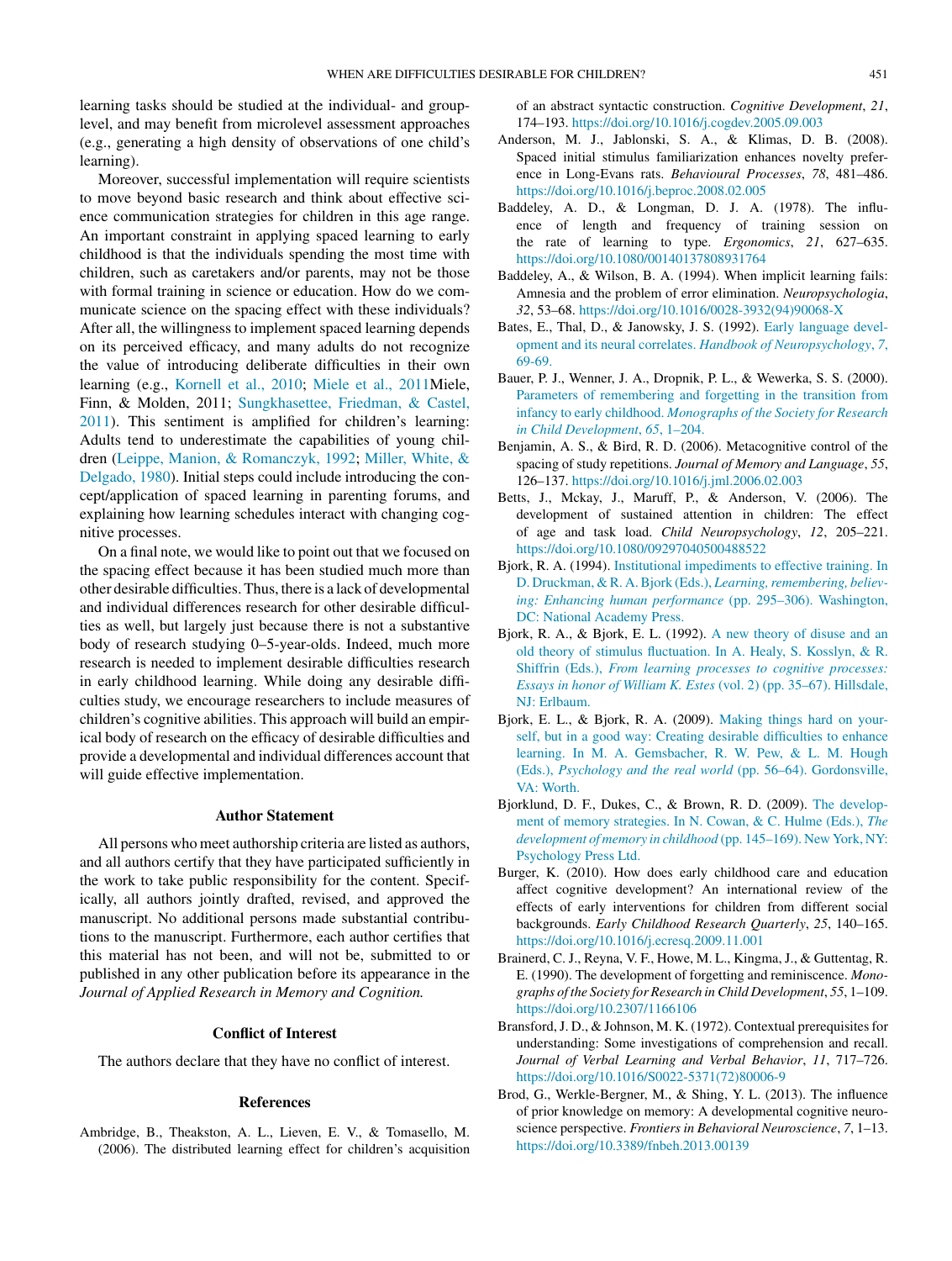- <span id="page-5-0"></span>Cannon, J. S., Kilburn, M. R., Karoly, L. A., Mattox, T., Muchow, A. N., & Buenaventura, M. (2018). Investing early: Taking stock of outcomes and economic returns form early childhood programs. *Rand Healthy Quarterly*, *7*, 1–16. <https://doi.org/10.7249/RR1993>
- Carew, T. J., Pinsker, H. M., & Kandel, E. R. (1972). Long-term habituation of a defensive withdrawal reflex in Aplysia. *Science*, *175*, 451–454. <https://doi.org/10.1126/science.175.4020.451>
- Carpenter, S. K., & DeLosh, E. L. (2005). Application of the testing and spacing effects to name learning. *Applied Cognitive Psychology*, 19, 619–646. <https://doi.org/10.1002/acp.1101>
- Carpenter, S. K., Pashler, H., & Cepeda, N. J. (2009). Using tests to enhance 8th grade students' retention of US history facts. *Applied Cognitive Psychology*, *23*, 760–771. <https://doi.org/10.1002/acp.1507>
- Cepeda, N. J., Pashler, H., Vul, E., Wixted, J. T., & Rohrer, D. (2006). Distributed practice in verbal recall tasks: A review and quantitative synthesis. *Psychological Bulletin*, *132*, 354–380. <https://doi.org/10.1037/0033-2909.132.3.354>
- Cepeda, N. J., Vul, E., Rohrer, D., Wixted, J. T., & Pashler, H. (2008). Spacing effects in learning: A temporal ridgeline of optimal retention. *Psychological Science*, *19*, 1095–1102. <https://doi.org/10.1111/j.1467-9280.2008.02209.x>
- Childers, J. B., & Tomasello, M. (2002). Two-year-olds learn novel nouns, verbs, and conventional actions from massed or distributed exposures. *Developmental Psychology*, *386*, 967–978. <https://doi.org/10.1037/0012-1649.38.6.967>
- Cole, M., Frankel, F., & Sharp, D. (1971). Development of free recall learning in children. *Developmental Psychology*, *4*, 109–123. <https://doi.org/10.1037/h0030435>
- Cowan, N., & Alloway, T. (2009). [Development](http://refhub.elsevier.com/S2211-3681(20)30060-7/sbref0125) [of](http://refhub.elsevier.com/S2211-3681(20)30060-7/sbref0125) [working](http://refhub.elsevier.com/S2211-3681(20)30060-7/sbref0125) [memory](http://refhub.elsevier.com/S2211-3681(20)30060-7/sbref0125) [in](http://refhub.elsevier.com/S2211-3681(20)30060-7/sbref0125) [childhood.](http://refhub.elsevier.com/S2211-3681(20)30060-7/sbref0125) [In](http://refhub.elsevier.com/S2211-3681(20)30060-7/sbref0125) [M.](http://refhub.elsevier.com/S2211-3681(20)30060-7/sbref0125) [L.](http://refhub.elsevier.com/S2211-3681(20)30060-7/sbref0125) [Courage,](http://refhub.elsevier.com/S2211-3681(20)30060-7/sbref0125) [&](http://refhub.elsevier.com/S2211-3681(20)30060-7/sbref0125) [N.](http://refhub.elsevier.com/S2211-3681(20)30060-7/sbref0125) [Cowan](http://refhub.elsevier.com/S2211-3681(20)30060-7/sbref0125) [\(Eds.\),](http://refhub.elsevier.com/S2211-3681(20)30060-7/sbref0125) *[Studies](http://refhub.elsevier.com/S2211-3681(20)30060-7/sbref0125) [in](http://refhub.elsevier.com/S2211-3681(20)30060-7/sbref0125) [Developmental](http://refhub.elsevier.com/S2211-3681(20)30060-7/sbref0125) [Psychology.](http://refhub.elsevier.com/S2211-3681(20)30060-7/sbref0125) [The](http://refhub.elsevier.com/S2211-3681(20)30060-7/sbref0125) [Development](http://refhub.elsevier.com/S2211-3681(20)30060-7/sbref0125) [of](http://refhub.elsevier.com/S2211-3681(20)30060-7/sbref0125) [Memory](http://refhub.elsevier.com/S2211-3681(20)30060-7/sbref0125) [in](http://refhub.elsevier.com/S2211-3681(20)30060-7/sbref0125) [Infancy](http://refhub.elsevier.com/S2211-3681(20)30060-7/sbref0125) [and](http://refhub.elsevier.com/S2211-3681(20)30060-7/sbref0125) [Childhood](http://refhub.elsevier.com/S2211-3681(20)30060-7/sbref0125)* [\(pp.](http://refhub.elsevier.com/S2211-3681(20)30060-7/sbref0125) [303–342\).](http://refhub.elsevier.com/S2211-3681(20)30060-7/sbref0125) [Psychology](http://refhub.elsevier.com/S2211-3681(20)30060-7/sbref0125) [Press.](http://refhub.elsevier.com/S2211-3681(20)30060-7/sbref0125)
- Delaney, P. F., Verkoeijen, P. J. L., & Spirgel, A. (2010). [Spacing](http://refhub.elsevier.com/S2211-3681(20)30060-7/sbref0130) [and](http://refhub.elsevier.com/S2211-3681(20)30060-7/sbref0130) [testing](http://refhub.elsevier.com/S2211-3681(20)30060-7/sbref0130) [effect:](http://refhub.elsevier.com/S2211-3681(20)30060-7/sbref0130) [A](http://refhub.elsevier.com/S2211-3681(20)30060-7/sbref0130) [deeply](http://refhub.elsevier.com/S2211-3681(20)30060-7/sbref0130) [critical,](http://refhub.elsevier.com/S2211-3681(20)30060-7/sbref0130) [lengthy,](http://refhub.elsevier.com/S2211-3681(20)30060-7/sbref0130) [and](http://refhub.elsevier.com/S2211-3681(20)30060-7/sbref0130) [at](http://refhub.elsevier.com/S2211-3681(20)30060-7/sbref0130) [times](http://refhub.elsevier.com/S2211-3681(20)30060-7/sbref0130) [dis](http://refhub.elsevier.com/S2211-3681(20)30060-7/sbref0130)[cursive](http://refhub.elsevier.com/S2211-3681(20)30060-7/sbref0130) [review](http://refhub.elsevier.com/S2211-3681(20)30060-7/sbref0130) [of](http://refhub.elsevier.com/S2211-3681(20)30060-7/sbref0130) [the](http://refhub.elsevier.com/S2211-3681(20)30060-7/sbref0130) [literature.](http://refhub.elsevier.com/S2211-3681(20)30060-7/sbref0130) [In](http://refhub.elsevier.com/S2211-3681(20)30060-7/sbref0130) [B.](http://refhub.elsevier.com/S2211-3681(20)30060-7/sbref0130) [H.](http://refhub.elsevier.com/S2211-3681(20)30060-7/sbref0130) [Ross](http://refhub.elsevier.com/S2211-3681(20)30060-7/sbref0130) [\(Ed.\),](http://refhub.elsevier.com/S2211-3681(20)30060-7/sbref0130) *[Psychology](http://refhub.elsevier.com/S2211-3681(20)30060-7/sbref0130) [of](http://refhub.elsevier.com/S2211-3681(20)30060-7/sbref0130) [Learning](http://refhub.elsevier.com/S2211-3681(20)30060-7/sbref0130) [and](http://refhub.elsevier.com/S2211-3681(20)30060-7/sbref0130) [Motivation](http://refhub.elsevier.com/S2211-3681(20)30060-7/sbref0130)* [\(pp.](http://refhub.elsevier.com/S2211-3681(20)30060-7/sbref0130) [63](http://refhub.elsevier.com/S2211-3681(20)30060-7/sbref0130)–[148\).](http://refhub.elsevier.com/S2211-3681(20)30060-7/sbref0130) [Burlington:](http://refhub.elsevier.com/S2211-3681(20)30060-7/sbref0130) [Academic](http://refhub.elsevier.com/S2211-3681(20)30060-7/sbref0130) **Press**.
- Dockterman, D. (2018). Insights from 200+ years of personalized learning. *NPJ Science of Learning*, *3*, 1–6. <https://doi.org/10.1038/s41539-018-0033-x>
- Doyle, O., Harmon, C. P., Heckman, J. J., & Tremblay, R. E. (2009). Investing in early human development: Timing and economic efficiency. *Economics and Human Biology*, *7*, 1–6. <https://doi.org/10.1016/j.ehb.2009.01.002>
- Dunlosky, J., & Metcalfe, J. (2009). [Metamemory.](http://refhub.elsevier.com/S2211-3681(20)30060-7/sbref0145) [In](http://refhub.elsevier.com/S2211-3681(20)30060-7/sbref0145) *[Metacognition](http://refhub.elsevier.com/S2211-3681(20)30060-7/sbref0145)*[.](http://refhub.elsevier.com/S2211-3681(20)30060-7/sbref0145) [Thousand](http://refhub.elsevier.com/S2211-3681(20)30060-7/sbref0145) [Oaks,](http://refhub.elsevier.com/S2211-3681(20)30060-7/sbref0145) [CA:](http://refhub.elsevier.com/S2211-3681(20)30060-7/sbref0145) [SAGE](http://refhub.elsevier.com/S2211-3681(20)30060-7/sbref0145) [Publications.,](http://refhub.elsevier.com/S2211-3681(20)30060-7/sbref0145) [pp.](http://refhub.elsevier.com/S2211-3681(20)30060-7/sbref0145) [244-259.](http://refhub.elsevier.com/S2211-3681(20)30060-7/sbref0145)
- Dunlosky,J.,Rawson, K. A., Marsh, E.J., Nathan, M.J., & Willingham, D. T. (2013). Improving students' learning with effective learning techniques: Promising directions from cognitive and educational psychology. *Psychological Science in the Public Interest*, *14*, 4–58. <https://doi.org/10.1177/1529100612453266>
- Ebbinghaus, H.(1885). *[Über](http://refhub.elsevier.com/S2211-3681(20)30060-7/sbref0155) [das](http://refhub.elsevier.com/S2211-3681(20)30060-7/sbref0155) [Gedächtnis](http://refhub.elsevier.com/S2211-3681(20)30060-7/sbref0155)*[.](http://refhub.elsevier.com/S2211-3681(20)30060-7/sbref0155) [New](http://refhub.elsevier.com/S2211-3681(20)30060-7/sbref0155) [York,](http://refhub.elsevier.com/S2211-3681(20)30060-7/sbref0155) [NY:Teachers'](http://refhub.elsevier.com/S2211-3681(20)30060-7/sbref0155) [College.](http://refhub.elsevier.com/S2211-3681(20)30060-7/sbref0155)
- Flavell, J. (1971). First discussant's comments: What is memory development the development of? *Human Development*, *14*, 272–278. <https://doi.org/10.1159/000271221>
- Folarin, B. A. (1983). The effect of spacing category members on children's memory. *Journal of Psychology*, *114*, 167–177. <https://doi.org/10.1080/00223980.1983.9915410>
- Ghetti, S., & Angelini, L. (2008). The development of recollection and familiarity in childhood and adolescence: Evidence from the dual-

process signal detection model. *Child Development*, *79*, 339–358. <https://doi.org/10.1111/j.1467-8624.2007.01129.x>

- Glenberg, A. (1976). [Monotonic](http://refhub.elsevier.com/S2211-3681(20)30060-7/sbref0175) [and](http://refhub.elsevier.com/S2211-3681(20)30060-7/sbref0175) [nonmonotonic](http://refhub.elsevier.com/S2211-3681(20)30060-7/sbref0175) [lag](http://refhub.elsevier.com/S2211-3681(20)30060-7/sbref0175) [effects](http://refhub.elsevier.com/S2211-3681(20)30060-7/sbref0175) [in](http://refhub.elsevier.com/S2211-3681(20)30060-7/sbref0175) [paired-associate](http://refhub.elsevier.com/S2211-3681(20)30060-7/sbref0175) [and](http://refhub.elsevier.com/S2211-3681(20)30060-7/sbref0175) [recognition](http://refhub.elsevier.com/S2211-3681(20)30060-7/sbref0175) [memory](http://refhub.elsevier.com/S2211-3681(20)30060-7/sbref0175) [paradigms.](http://refhub.elsevier.com/S2211-3681(20)30060-7/sbref0175) *[Journal](http://refhub.elsevier.com/S2211-3681(20)30060-7/sbref0175) [of](http://refhub.elsevier.com/S2211-3681(20)30060-7/sbref0175) [Verbal](http://refhub.elsevier.com/S2211-3681(20)30060-7/sbref0175) [Learning](http://refhub.elsevier.com/S2211-3681(20)30060-7/sbref0175) [and](http://refhub.elsevier.com/S2211-3681(20)30060-7/sbref0175) [Verbal](http://refhub.elsevier.com/S2211-3681(20)30060-7/sbref0175) [Behavior](http://refhub.elsevier.com/S2211-3681(20)30060-7/sbref0175)*[,](http://refhub.elsevier.com/S2211-3681(20)30060-7/sbref0175) *[15](http://refhub.elsevier.com/S2211-3681(20)30060-7/sbref0175)*[,](http://refhub.elsevier.com/S2211-3681(20)30060-7/sbref0175) [1–16.](http://refhub.elsevier.com/S2211-3681(20)30060-7/sbref0175)
- Glenberg, A. (1979). [A](http://refhub.elsevier.com/S2211-3681(20)30060-7/sbref0180) [component-levles](http://refhub.elsevier.com/S2211-3681(20)30060-7/sbref0180) [theory](http://refhub.elsevier.com/S2211-3681(20)30060-7/sbref0180) [of](http://refhub.elsevier.com/S2211-3681(20)30060-7/sbref0180) [the](http://refhub.elsevier.com/S2211-3681(20)30060-7/sbref0180) [effects](http://refhub.elsevier.com/S2211-3681(20)30060-7/sbref0180) [of](http://refhub.elsevier.com/S2211-3681(20)30060-7/sbref0180) [spac](http://refhub.elsevier.com/S2211-3681(20)30060-7/sbref0180)[ing](http://refhub.elsevier.com/S2211-3681(20)30060-7/sbref0180) [of](http://refhub.elsevier.com/S2211-3681(20)30060-7/sbref0180) [repetitions](http://refhub.elsevier.com/S2211-3681(20)30060-7/sbref0180) [on](http://refhub.elsevier.com/S2211-3681(20)30060-7/sbref0180) [recall](http://refhub.elsevier.com/S2211-3681(20)30060-7/sbref0180) [and](http://refhub.elsevier.com/S2211-3681(20)30060-7/sbref0180) [recognition.](http://refhub.elsevier.com/S2211-3681(20)30060-7/sbref0180) *[Memory](http://refhub.elsevier.com/S2211-3681(20)30060-7/sbref0180) [&](http://refhub.elsevier.com/S2211-3681(20)30060-7/sbref0180) [Cognition](http://refhub.elsevier.com/S2211-3681(20)30060-7/sbref0180)*[,](http://refhub.elsevier.com/S2211-3681(20)30060-7/sbref0180) *[7](http://refhub.elsevier.com/S2211-3681(20)30060-7/sbref0180)*[,](http://refhub.elsevier.com/S2211-3681(20)30060-7/sbref0180) [95–112.](http://refhub.elsevier.com/S2211-3681(20)30060-7/sbref0180)
- Gluckman, M., Vlach, H. A., & Sandhofer, C. M. (2014). Spacing simultaneously promotes multiple forms of learning in children's science curriculum. *Applied Cognitive Psychology*, *28*, 266–273. <https://doi.org/10.1002/acp.2997>
- Goossens, N. A., Camp, G., Verkoeijen, P. P., Tabbers, H. K., Bouwmeester, S., & Zwaan, R. A. (2016). Distributed practice and retrieval practice in primary school vocabulary learning: A Multiclassroom Study. *Applied Cognitive Psychology*, *30*, 700–712. <https://doi.org/10.1002/acp.3245>
- Greene, R. L. (1989). Spacing effects in memory: Evidence for a two-process account. *Journal of Experimental Psychology: Learning, Memory, and Cognition*, *15*, 371. <https://doi.org/10.1037/0278-7393.15.3.371>
- Greeno, J. G. (1967). Paired-associate learning with short-term retention: Mathematical analysis and data regarding identification of parameters. *Journal of Mathematical Psychology*, *4*, 430–472. [https://doi.org/10.1016/0022-2496\(67\)90033-8](https://doi.org/10.1016/0022-2496(67)90033-8)
- Hintzman, D. L. (1974). [Theoretical](http://refhub.elsevier.com/S2211-3681(20)30060-7/sbref0205) [implications](http://refhub.elsevier.com/S2211-3681(20)30060-7/sbref0205) [of](http://refhub.elsevier.com/S2211-3681(20)30060-7/sbref0205) [the](http://refhub.elsevier.com/S2211-3681(20)30060-7/sbref0205) [spacing](http://refhub.elsevier.com/S2211-3681(20)30060-7/sbref0205) [effect.](http://refhub.elsevier.com/S2211-3681(20)30060-7/sbref0205) [In](http://refhub.elsevier.com/S2211-3681(20)30060-7/sbref0205) [R.](http://refhub.elsevier.com/S2211-3681(20)30060-7/sbref0205) [L.](http://refhub.elsevier.com/S2211-3681(20)30060-7/sbref0205) [Solso](http://refhub.elsevier.com/S2211-3681(20)30060-7/sbref0205) [\(Ed.\),](http://refhub.elsevier.com/S2211-3681(20)30060-7/sbref0205) *[Theories](http://refhub.elsevier.com/S2211-3681(20)30060-7/sbref0205) [in](http://refhub.elsevier.com/S2211-3681(20)30060-7/sbref0205) [cognitive](http://refhub.elsevier.com/S2211-3681(20)30060-7/sbref0205) [psychology:](http://refhub.elsevier.com/S2211-3681(20)30060-7/sbref0205) [The](http://refhub.elsevier.com/S2211-3681(20)30060-7/sbref0205) [Loyola](http://refhub.elsevier.com/S2211-3681(20)30060-7/sbref0205) [Symposium](http://refhub.elsevier.com/S2211-3681(20)30060-7/sbref0205)* [\(pp.](http://refhub.elsevier.com/S2211-3681(20)30060-7/sbref0205) [77–99\).](http://refhub.elsevier.com/S2211-3681(20)30060-7/sbref0205) [Potomac,](http://refhub.elsevier.com/S2211-3681(20)30060-7/sbref0205) [MD:](http://refhub.elsevier.com/S2211-3681(20)30060-7/sbref0205) [Erlbaum.](http://refhub.elsevier.com/S2211-3681(20)30060-7/sbref0205)
- Hintzman, D. L. (1976). [Repetition](http://refhub.elsevier.com/S2211-3681(20)30060-7/sbref0210) [and](http://refhub.elsevier.com/S2211-3681(20)30060-7/sbref0210) [memory.](http://refhub.elsevier.com/S2211-3681(20)30060-7/sbref0210) [In](http://refhub.elsevier.com/S2211-3681(20)30060-7/sbref0210) [G.](http://refhub.elsevier.com/S2211-3681(20)30060-7/sbref0210) [H.](http://refhub.elsevier.com/S2211-3681(20)30060-7/sbref0210) [Bower](http://refhub.elsevier.com/S2211-3681(20)30060-7/sbref0210) [\(Ed.\),](http://refhub.elsevier.com/S2211-3681(20)30060-7/sbref0210) *[The](http://refhub.elsevier.com/S2211-3681(20)30060-7/sbref0210) [Psychology](http://refhub.elsevier.com/S2211-3681(20)30060-7/sbref0210) [of](http://refhub.elsevier.com/S2211-3681(20)30060-7/sbref0210) [Learning](http://refhub.elsevier.com/S2211-3681(20)30060-7/sbref0210) [and](http://refhub.elsevier.com/S2211-3681(20)30060-7/sbref0210) [Memory](http://refhub.elsevier.com/S2211-3681(20)30060-7/sbref0210)* [\(pp.](http://refhub.elsevier.com/S2211-3681(20)30060-7/sbref0210) [47–91\).](http://refhub.elsevier.com/S2211-3681(20)30060-7/sbref0210) [New](http://refhub.elsevier.com/S2211-3681(20)30060-7/sbref0210) [York:](http://refhub.elsevier.com/S2211-3681(20)30060-7/sbref0210) [Academic](http://refhub.elsevier.com/S2211-3681(20)30060-7/sbref0210) [Press.](http://refhub.elsevier.com/S2211-3681(20)30060-7/sbref0210)
- Howe, M. L. (1991). Misleading children's story recall: Forgetting and reminiscence of facts. *Developmental Psychology*, *27*, 746–762. <https://doi.org/10.1037/0012-1649.27.5.746>
- Huang-Pollock, C. L., Carr, T. H., & Nigg, J. T. (2002). Development of selective attention: Perceptual load influences early versuslate attentional selection in children and adults. *Developmental Psychology*, *38*, 363–375. <https://doi.org/10.1037//0012-1649.38.3.363>
- Johnson, C. N., & Wellman, H. M. (1980). Children's developing understanding of mental verbs: Remember, know, and guess. *Child Development*, *51*, 1095–1102. <https://doi.org/10.2307/1129549>
- Johnston, W. A., & Uhl, C. N. (1976). The contributions of encoding effort and variability to the spacing effect on free recall. *Journal of Experimental Psychology: Human Learning and Memory*, *2*, 153. <https://doi.org/10.1037/0278-7393.2.2.153>
- Karably, K., & Zabrucky, K. M. (2009). [Children's](http://refhub.elsevier.com/S2211-3681(20)30060-7/sbref0235) [metamemory:](http://refhub.elsevier.com/S2211-3681(20)30060-7/sbref0235) [A](http://refhub.elsevier.com/S2211-3681(20)30060-7/sbref0235) [review](http://refhub.elsevier.com/S2211-3681(20)30060-7/sbref0235) [of](http://refhub.elsevier.com/S2211-3681(20)30060-7/sbref0235) [the](http://refhub.elsevier.com/S2211-3681(20)30060-7/sbref0235) [literature](http://refhub.elsevier.com/S2211-3681(20)30060-7/sbref0235) [and](http://refhub.elsevier.com/S2211-3681(20)30060-7/sbref0235) [implications](http://refhub.elsevier.com/S2211-3681(20)30060-7/sbref0235) [for](http://refhub.elsevier.com/S2211-3681(20)30060-7/sbref0235) [the](http://refhub.elsevier.com/S2211-3681(20)30060-7/sbref0235) [classroom.](http://refhub.elsevier.com/S2211-3681(20)30060-7/sbref0235) *[Interna](http://refhub.elsevier.com/S2211-3681(20)30060-7/sbref0235)[tional](http://refhub.elsevier.com/S2211-3681(20)30060-7/sbref0235) [Electronic](http://refhub.elsevier.com/S2211-3681(20)30060-7/sbref0235) [Journal](http://refhub.elsevier.com/S2211-3681(20)30060-7/sbref0235) [of](http://refhub.elsevier.com/S2211-3681(20)30060-7/sbref0235) [Elementary](http://refhub.elsevier.com/S2211-3681(20)30060-7/sbref0235) [Education](http://refhub.elsevier.com/S2211-3681(20)30060-7/sbref0235)*[,](http://refhub.elsevier.com/S2211-3681(20)30060-7/sbref0235) *[3](http://refhub.elsevier.com/S2211-3681(20)30060-7/sbref0235)*[,](http://refhub.elsevier.com/S2211-3681(20)30060-7/sbref0235) [1](http://refhub.elsevier.com/S2211-3681(20)30060-7/sbref0235)–[52.](http://refhub.elsevier.com/S2211-3681(20)30060-7/sbref0235)
- Kolb, B., & Gibb, R. (2011). [Brain](http://refhub.elsevier.com/S2211-3681(20)30060-7/sbref0240) [plasticity](http://refhub.elsevier.com/S2211-3681(20)30060-7/sbref0240) [and](http://refhub.elsevier.com/S2211-3681(20)30060-7/sbref0240) [behaviour](http://refhub.elsevier.com/S2211-3681(20)30060-7/sbref0240) [in](http://refhub.elsevier.com/S2211-3681(20)30060-7/sbref0240) [the](http://refhub.elsevier.com/S2211-3681(20)30060-7/sbref0240) [developing](http://refhub.elsevier.com/S2211-3681(20)30060-7/sbref0240) [brain.](http://refhub.elsevier.com/S2211-3681(20)30060-7/sbref0240) *[Journal](http://refhub.elsevier.com/S2211-3681(20)30060-7/sbref0240) [of](http://refhub.elsevier.com/S2211-3681(20)30060-7/sbref0240) [the](http://refhub.elsevier.com/S2211-3681(20)30060-7/sbref0240) [Canadian](http://refhub.elsevier.com/S2211-3681(20)30060-7/sbref0240) [Academy](http://refhub.elsevier.com/S2211-3681(20)30060-7/sbref0240) [of](http://refhub.elsevier.com/S2211-3681(20)30060-7/sbref0240) [Child](http://refhub.elsevier.com/S2211-3681(20)30060-7/sbref0240) [and](http://refhub.elsevier.com/S2211-3681(20)30060-7/sbref0240) [Adolescent](http://refhub.elsevier.com/S2211-3681(20)30060-7/sbref0240) [Psychiatry](http://refhub.elsevier.com/S2211-3681(20)30060-7/sbref0240)*[,](http://refhub.elsevier.com/S2211-3681(20)30060-7/sbref0240) *[20](http://refhub.elsevier.com/S2211-3681(20)30060-7/sbref0240)*[,](http://refhub.elsevier.com/S2211-3681(20)30060-7/sbref0240) [265.](http://refhub.elsevier.com/S2211-3681(20)30060-7/sbref0240)
- Kornell, N., & Bjork, R. A. (2008). Learning concepts and categories: Is spacing the "enemy of induction"? *Psychological Science*, *19*, 585–592. <https://doi.org/10.1111/j.1467-9280.2008.02127.x>
- Kornell, N., Castel, A. D., Eich, T. S., & Bjork, R. A. (2010). Spacing as the friend of both memory and induction in young and older adults. *Psychology and Aging*, *25*, 498–503. <https://doi.org/10.1037/a0017807>
- Landau, B., Smith, L. B., & Jones, S. (1992). Syntactic context and the shape bias in children's and adults' lexical learning. *Journal of Memory and Language*, *31*, 807–825. [https://doi.org/10.1016/0749-596X\(92\)90040-5](https://doi.org/10.1016/0749-596X(92)90040-5)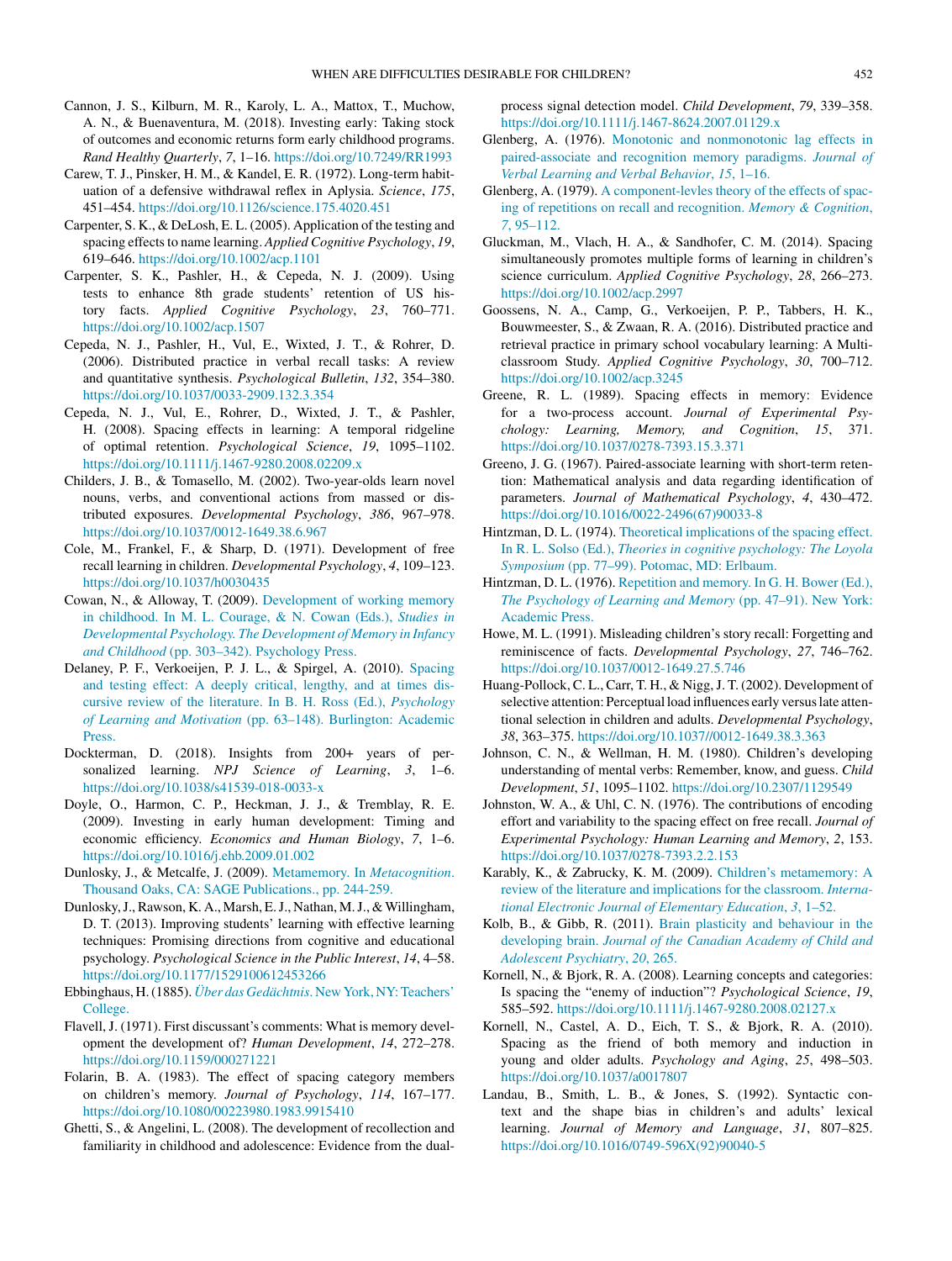- <span id="page-6-0"></span>Landauer, T. K. (1969). Reinforcement as consolidation. *Psychological Review*, *76*, 82–96. <https://doi.org/10.1037/h0026746>
- Leippe, M. R., Manion, A. P., & Romanczyk, A. (1992). Eyewitness persuasion: How and how well do fact finders judge the accuracy of adults' and children's memory reports? *Journal of Personality and Social Psychology*, *63*, 181–197. <https://doi.org/10.1037/0022-3514.63.2.181>
- Lin, C.C., Hsiao, C.K., & Chen, W.J. (1999). [Development](http://refhub.elsevier.com/S2211-3681(20)30060-7/sbref0270) of sustained [attention](http://refhub.elsevier.com/S2211-3681(20)30060-7/sbref0270) [assessed](http://refhub.elsevier.com/S2211-3681(20)30060-7/sbref0270) [using](http://refhub.elsevier.com/S2211-3681(20)30060-7/sbref0270) [the](http://refhub.elsevier.com/S2211-3681(20)30060-7/sbref0270) [continuous](http://refhub.elsevier.com/S2211-3681(20)30060-7/sbref0270) [performance](http://refhub.elsevier.com/S2211-3681(20)30060-7/sbref0270) [test](http://refhub.elsevier.com/S2211-3681(20)30060-7/sbref0270) [among](http://refhub.elsevier.com/S2211-3681(20)30060-7/sbref0270) [children](http://refhub.elsevier.com/S2211-3681(20)30060-7/sbref0270) [6-15](http://refhub.elsevier.com/S2211-3681(20)30060-7/sbref0270) [years](http://refhub.elsevier.com/S2211-3681(20)30060-7/sbref0270) [of](http://refhub.elsevier.com/S2211-3681(20)30060-7/sbref0270) [age.](http://refhub.elsevier.com/S2211-3681(20)30060-7/sbref0270) *[Journal](http://refhub.elsevier.com/S2211-3681(20)30060-7/sbref0270) [of](http://refhub.elsevier.com/S2211-3681(20)30060-7/sbref0270) [Abnormal](http://refhub.elsevier.com/S2211-3681(20)30060-7/sbref0270) [Child](http://refhub.elsevier.com/S2211-3681(20)30060-7/sbref0270) [Psychology](http://refhub.elsevier.com/S2211-3681(20)30060-7/sbref0270)*[,](http://refhub.elsevier.com/S2211-3681(20)30060-7/sbref0270) *[27](http://refhub.elsevier.com/S2211-3681(20)30060-7/sbref0270)*[,](http://refhub.elsevier.com/S2211-3681(20)30060-7/sbref0270) [403–412.](http://refhub.elsevier.com/S2211-3681(20)30060-7/sbref0270)
- Logan, J. M., Castel, A. D., Haber, S., & Viehman, E. J. (2012). Metacognition and the spacing effect: The role of repetition, feedback, and instruction on judgments of learning for massed and spaced rehearsal. *Metacognition and Learning*, *7*, 175–195. <https://doi.org/10.1007/s11409-012-9090-3>
- Lyon, T. D., & Flavell, J. H. (1994). Young children's understanding of "remember" and "forget". *Child Development*, *65*, 1357–1371. <https://doi.org/10.1111/j.1467-8624.1994.tb00821.x>
- McCabe, J. (2011). Metacognitive awareness of learning strategies in undergraduates. *Memory & Cognition*, *39*, 462–476. <https://doi.org/10.3758/s13421-010-0035-2>
- Menzel, R., Manz, G., Menzel, R., & Greggers, U. (2001). [Massed](http://refhub.elsevier.com/S2211-3681(20)30060-7/sbref0290) [and](http://refhub.elsevier.com/S2211-3681(20)30060-7/sbref0290) [spaced](http://refhub.elsevier.com/S2211-3681(20)30060-7/sbref0290) [learning](http://refhub.elsevier.com/S2211-3681(20)30060-7/sbref0290) [in](http://refhub.elsevier.com/S2211-3681(20)30060-7/sbref0290) [honeybees:](http://refhub.elsevier.com/S2211-3681(20)30060-7/sbref0290) [The](http://refhub.elsevier.com/S2211-3681(20)30060-7/sbref0290) [role](http://refhub.elsevier.com/S2211-3681(20)30060-7/sbref0290) [of](http://refhub.elsevier.com/S2211-3681(20)30060-7/sbref0290) [CS,](http://refhub.elsevier.com/S2211-3681(20)30060-7/sbref0290) [US,](http://refhub.elsevier.com/S2211-3681(20)30060-7/sbref0290) [the](http://refhub.elsevier.com/S2211-3681(20)30060-7/sbref0290) [intertrial](http://refhub.elsevier.com/S2211-3681(20)30060-7/sbref0290) [interval,](http://refhub.elsevier.com/S2211-3681(20)30060-7/sbref0290) [and](http://refhub.elsevier.com/S2211-3681(20)30060-7/sbref0290) [the](http://refhub.elsevier.com/S2211-3681(20)30060-7/sbref0290) [test](http://refhub.elsevier.com/S2211-3681(20)30060-7/sbref0290) [interval.](http://refhub.elsevier.com/S2211-3681(20)30060-7/sbref0290) *[Learning](http://refhub.elsevier.com/S2211-3681(20)30060-7/sbref0290) [&](http://refhub.elsevier.com/S2211-3681(20)30060-7/sbref0290) [Memory](http://refhub.elsevier.com/S2211-3681(20)30060-7/sbref0290)*[,](http://refhub.elsevier.com/S2211-3681(20)30060-7/sbref0290) *[8](http://refhub.elsevier.com/S2211-3681(20)30060-7/sbref0290)*[,](http://refhub.elsevier.com/S2211-3681(20)30060-7/sbref0290) [198–208,](http://refhub.elsevier.com/S2211-3681(20)30060-7/sbref0290) [http://www.learnmem.org/cgi/doi/10.1101/lm.40001.](http://refhub.elsevier.com/S2211-3681(20)30060-7/sbref0290)
- Miele, D. B., Finn, B., & Molden, D. C. (2011). Does easily learned mean easily remembered? It depends on your beliefs about intelligence. *Psychological Science*, *22*, 320–324. <https://doi.org/10.1177/0956797610397954>
- Miller, S. A., White, N., & Delgado, M. (1980). [Adults'](http://refhub.elsevier.com/S2211-3681(20)30060-7/sbref0300) [concep](http://refhub.elsevier.com/S2211-3681(20)30060-7/sbref0300)[tions](http://refhub.elsevier.com/S2211-3681(20)30060-7/sbref0300) [of](http://refhub.elsevier.com/S2211-3681(20)30060-7/sbref0300) [children's](http://refhub.elsevier.com/S2211-3681(20)30060-7/sbref0300) [cognitive](http://refhub.elsevier.com/S2211-3681(20)30060-7/sbref0300) [abilities.](http://refhub.elsevier.com/S2211-3681(20)30060-7/sbref0300) *[Merrill-Palmer](http://refhub.elsevier.com/S2211-3681(20)30060-7/sbref0300) [Quarterly](http://refhub.elsevier.com/S2211-3681(20)30060-7/sbref0300)*[,](http://refhub.elsevier.com/S2211-3681(20)30060-7/sbref0300) *[26](http://refhub.elsevier.com/S2211-3681(20)30060-7/sbref0300)*[,](http://refhub.elsevier.com/S2211-3681(20)30060-7/sbref0300) [135–151.](http://refhub.elsevier.com/S2211-3681(20)30060-7/sbref0300)
- Mustard, J. F. (2007). [Experience-based](http://refhub.elsevier.com/S2211-3681(20)30060-7/sbref0305) [brain](http://refhub.elsevier.com/S2211-3681(20)30060-7/sbref0305) [development:](http://refhub.elsevier.com/S2211-3681(20)30060-7/sbref0305) [Scientific](http://refhub.elsevier.com/S2211-3681(20)30060-7/sbref0305) [underpinnings](http://refhub.elsevier.com/S2211-3681(20)30060-7/sbref0305) [of](http://refhub.elsevier.com/S2211-3681(20)30060-7/sbref0305) [the](http://refhub.elsevier.com/S2211-3681(20)30060-7/sbref0305) [importance](http://refhub.elsevier.com/S2211-3681(20)30060-7/sbref0305) [of](http://refhub.elsevier.com/S2211-3681(20)30060-7/sbref0305) [early](http://refhub.elsevier.com/S2211-3681(20)30060-7/sbref0305) [child](http://refhub.elsevier.com/S2211-3681(20)30060-7/sbref0305) [development](http://refhub.elsevier.com/S2211-3681(20)30060-7/sbref0305) [in](http://refhub.elsevier.com/S2211-3681(20)30060-7/sbref0305) [a](http://refhub.elsevier.com/S2211-3681(20)30060-7/sbref0305) [global](http://refhub.elsevier.com/S2211-3681(20)30060-7/sbref0305) [world.](http://refhub.elsevier.com/S2211-3681(20)30060-7/sbref0305) [In](http://refhub.elsevier.com/S2211-3681(20)30060-7/sbref0305) *[Early](http://refhub.elsevier.com/S2211-3681(20)30060-7/sbref0305) [Child](http://refhub.elsevier.com/S2211-3681(20)30060-7/sbref0305) [Development:](http://refhub.elsevier.com/S2211-3681(20)30060-7/sbref0305) [from](http://refhub.elsevier.com/S2211-3681(20)30060-7/sbref0305) [Measurement](http://refhub.elsevier.com/S2211-3681(20)30060-7/sbref0305) [to](http://refhub.elsevier.com/S2211-3681(20)30060-7/sbref0305) [Action](http://refhub.elsevier.com/S2211-3681(20)30060-7/sbref0305)*[.](http://refhub.elsevier.com/S2211-3681(20)30060-7/sbref0305) [pp.](http://refhub.elsevier.com/S2211-3681(20)30060-7/sbref0305) [43](http://refhub.elsevier.com/S2211-3681(20)30060-7/sbref0305)–[86.](http://refhub.elsevier.com/S2211-3681(20)30060-7/sbref0305) [Washington](http://refhub.elsevier.com/S2211-3681(20)30060-7/sbref0305) [DC:](http://refhub.elsevier.com/S2211-3681(20)30060-7/sbref0305) [The](http://refhub.elsevier.com/S2211-3681(20)30060-7/sbref0305) [World](http://refhub.elsevier.com/S2211-3681(20)30060-7/sbref0305) [Bank.](http://refhub.elsevier.com/S2211-3681(20)30060-7/sbref0305)
- Nazari,B. K., & Ebersbach, M.(2019). [Distributing](http://refhub.elsevier.com/S2211-3681(20)30060-7/sbref0310) [mathematical](http://refhub.elsevier.com/S2211-3681(20)30060-7/sbref0310) [prac](http://refhub.elsevier.com/S2211-3681(20)30060-7/sbref0310)[tice](http://refhub.elsevier.com/S2211-3681(20)30060-7/sbref0310) [of](http://refhub.elsevier.com/S2211-3681(20)30060-7/sbref0310) [third](http://refhub.elsevier.com/S2211-3681(20)30060-7/sbref0310) [and](http://refhub.elsevier.com/S2211-3681(20)30060-7/sbref0310) [seventh](http://refhub.elsevier.com/S2211-3681(20)30060-7/sbref0310) [graders:](http://refhub.elsevier.com/S2211-3681(20)30060-7/sbref0310) [Applicability](http://refhub.elsevier.com/S2211-3681(20)30060-7/sbref0310) [of](http://refhub.elsevier.com/S2211-3681(20)30060-7/sbref0310) [the](http://refhub.elsevier.com/S2211-3681(20)30060-7/sbref0310) [spacing](http://refhub.elsevier.com/S2211-3681(20)30060-7/sbref0310) [effect](http://refhub.elsevier.com/S2211-3681(20)30060-7/sbref0310) [in](http://refhub.elsevier.com/S2211-3681(20)30060-7/sbref0310) [the](http://refhub.elsevier.com/S2211-3681(20)30060-7/sbref0310) [classroom.](http://refhub.elsevier.com/S2211-3681(20)30060-7/sbref0310) *[Applied](http://refhub.elsevier.com/S2211-3681(20)30060-7/sbref0310) [Cognitive](http://refhub.elsevier.com/S2211-3681(20)30060-7/sbref0310) [Psychology](http://refhub.elsevier.com/S2211-3681(20)30060-7/sbref0310)*[,](http://refhub.elsevier.com/S2211-3681(20)30060-7/sbref0310) *[33](http://refhub.elsevier.com/S2211-3681(20)30060-7/sbref0310)*[,](http://refhub.elsevier.com/S2211-3681(20)30060-7/sbref0310) [288–298.](http://refhub.elsevier.com/S2211-3681(20)30060-7/sbref0310)
- Nelson, C. A. (2000). Neural plasticity and human development: The role of early experience in sculpting memory systems. *Developmental Science*, *3*, 115–136. <https://doi.org/10.1111/1467-7687.00104>
- Plude, D. J., Enns, J. T., & Brodeur, D. (1994). [The](http://refhub.elsevier.com/S2211-3681(20)30060-7/sbref0320) [development](http://refhub.elsevier.com/S2211-3681(20)30060-7/sbref0320) [of](http://refhub.elsevier.com/S2211-3681(20)30060-7/sbref0320) [selective](http://refhub.elsevier.com/S2211-3681(20)30060-7/sbref0320) [attention:](http://refhub.elsevier.com/S2211-3681(20)30060-7/sbref0320) [A](http://refhub.elsevier.com/S2211-3681(20)30060-7/sbref0320) [life-span](http://refhub.elsevier.com/S2211-3681(20)30060-7/sbref0320) [overview.](http://refhub.elsevier.com/S2211-3681(20)30060-7/sbref0320) *[Acta](http://refhub.elsevier.com/S2211-3681(20)30060-7/sbref0320) [Psychologica](http://refhub.elsevier.com/S2211-3681(20)30060-7/sbref0320)*[,](http://refhub.elsevier.com/S2211-3681(20)30060-7/sbref0320) *[86](http://refhub.elsevier.com/S2211-3681(20)30060-7/sbref0320)*[,](http://refhub.elsevier.com/S2211-3681(20)30060-7/sbref0320) [227](http://refhub.elsevier.com/S2211-3681(20)30060-7/sbref0320)–[272.](http://refhub.elsevier.com/S2211-3681(20)30060-7/sbref0320)
- Ren, J., Guo, W., Yan, J. H., Liu, G., & Jia, F. (2016). Practice and nap schedules modulate children's motor learning. *Developmental Psychobiology*, *58*, 107–119. <https://doi.org/10.1002/dev.21380>
- Roediger, H. L., III, & Karpicke, J. D. (2006). Testenhanced learning: Taking memory tests improves long-term retention. *Psychological Science*, *17*, 249–255. <https://doi.org/10.1111/j.1467-9280.2006.01693.x>
- Rovee-Collier,C.,Evancio, S.,&Earley,L. A.(1995).The time window hypothesis: Spacing effects. *Infant Behavior and Development*, *18*, 69–78. [https://doi.org/10.1016/0163-6383\(95\)90008-X](https://doi.org/10.1016/0163-6383(95)90008-X)
- Schneider, W., Gruber, H., Gold, A., & Opwis, K. (1993). *Chess expertise and memory for chess positions in children and adults*. <https://doi.org/10.1006/jecp.1993.1038>
- Schneider, W. (1998). [The](http://refhub.elsevier.com/S2211-3681(20)30060-7/sbref0345) [development](http://refhub.elsevier.com/S2211-3681(20)30060-7/sbref0345) [of](http://refhub.elsevier.com/S2211-3681(20)30060-7/sbref0345) [procedural](http://refhub.elsevier.com/S2211-3681(20)30060-7/sbref0345) [metamemory](http://refhub.elsevier.com/S2211-3681(20)30060-7/sbref0345) [in](http://refhub.elsevier.com/S2211-3681(20)30060-7/sbref0345) [childhood](http://refhub.elsevier.com/S2211-3681(20)30060-7/sbref0345) [and](http://refhub.elsevier.com/S2211-3681(20)30060-7/sbref0345) [adolescence.](http://refhub.elsevier.com/S2211-3681(20)30060-7/sbref0345) [In](http://refhub.elsevier.com/S2211-3681(20)30060-7/sbref0345) [G.](http://refhub.elsevier.com/S2211-3681(20)30060-7/sbref0345) [Mazzoni,](http://refhub.elsevier.com/S2211-3681(20)30060-7/sbref0345) [&](http://refhub.elsevier.com/S2211-3681(20)30060-7/sbref0345) [T.](http://refhub.elsevier.com/S2211-3681(20)30060-7/sbref0345) [O.](http://refhub.elsevier.com/S2211-3681(20)30060-7/sbref0345) [Nelson](http://refhub.elsevier.com/S2211-3681(20)30060-7/sbref0345)

[\(Eds.\),](http://refhub.elsevier.com/S2211-3681(20)30060-7/sbref0345) *[Metacognition](http://refhub.elsevier.com/S2211-3681(20)30060-7/sbref0345) [and](http://refhub.elsevier.com/S2211-3681(20)30060-7/sbref0345) [cognitive](http://refhub.elsevier.com/S2211-3681(20)30060-7/sbref0345) [neuropsychology:](http://refhub.elsevier.com/S2211-3681(20)30060-7/sbref0345) [Monitoring](http://refhub.elsevier.com/S2211-3681(20)30060-7/sbref0345) [and](http://refhub.elsevier.com/S2211-3681(20)30060-7/sbref0345) [control](http://refhub.elsevier.com/S2211-3681(20)30060-7/sbref0345) [processes](http://refhub.elsevier.com/S2211-3681(20)30060-7/sbref0345)* [\(pp.](http://refhub.elsevier.com/S2211-3681(20)30060-7/sbref0345) [1–21\).](http://refhub.elsevier.com/S2211-3681(20)30060-7/sbref0345) [Lawrence](http://refhub.elsevier.com/S2211-3681(20)30060-7/sbref0345) [Erlbaum](http://refhub.elsevier.com/S2211-3681(20)30060-7/sbref0345) [Associates](http://refhub.elsevier.com/S2211-3681(20)30060-7/sbref0345) [Publishers.](http://refhub.elsevier.com/S2211-3681(20)30060-7/sbref0345)

- Simon, D. A., & Bjork, R. A. (2001). Metacognition in motor learning. *Journal of Experimental Psychology: Learning, Memory, and Cognition*, *27*, 907–912. <https://doi.org/10.1037/0278-7393.27.4.907>
- Skinner, B. F. (1958). Teaching machines: From the experimental study of learning come devices which arrange optimal conditions for self-instruction. *Science*, *128*, 969–977. <https://doi.org/10.1126/science.128.3330.969>
- Slone, L. K., & Sandhofer, C. M. (2017). Consider the category: The effect of spacing depends on individual learning histories. *Journal of Experimental Child Psychology*, *159*, 34–49. <https://doi.org/10.1016/j.jecp.2017.01.010>
- Smith, S. M., Glenberg, A., & Bjork, R. A. (1978). Environmental context and human memory. *Memory & Cognition*, *6*, 342–353. <https://doi.org/10.3758/BF03197465>
- Sobel, H. S., Cepeda, N. J., & Kapler, I. V. (2011). Spacing effects in real-world classroom vocabulary learning. *Applied Cognitive Psychology*, *25*, 763–767. <https://doi.org/10.1002/acp.1747>
- Sungkhasettee, V.W., Friedman, M.C., & Castel, A.D. (2011). Memory and metamemory for inverted words: Illusions of competency and desirable difficulties. *Psychonomic Bulletin Review*, *18*, 973–978. <https://doi.org/10.3758/s13423-011-0114-9>
- Thios, S. J., & D'Agostino, P. R. (1976). Effects of repetition as a function of study-phase retrieval. *Journal of Verbal Learning and Verbal Behavior*, *15*, 529–536. [https://doi.org/10.1016/0022-5371\(76\)90047-5](https://doi.org/10.1016/0022-5371(76)90047-5)
- Toppino, T. C., & DiGeorge, W. (1984). The spacing effect in free recall emerges with development. *Memory & Cognition*, *12*, 118–122. <https://doi.org/10.3758/BF03198425>
- Toppino, T. C., Fearnow-Kenney, M. D., Kiepert, M. H., & Teremula, A. C. (2009). The spacing effect in intentional and incidental free recall by children and adults: Limits on the automaticity hypothesis. *Memory & Cognition*, *37*, 316–325. <https://doi.org/10.3758/MC.37.3.316>
- Toppino, T. C., Cohen, M. S., Davis, M., & Moors, A. (2009). Metacognitive control over the distribution of practice: When is spacing preferred? *Journal of Experimental Psychology: Learning, Memory, and Cognition*, *35*, 1352–1358. <https://doi.org/10.1037/a0016371>
- Toppino, T. C., & Cohen, M. S. (2010). Metacognitive control and spaced practice: Clarifying what people do and why. *American Psychological Association*, *36*, 1480–1491. <https://doi.org/10.1037/a0020949>
- Tully, T., Preat, T., Boynton, S. C., & Del Vecchio, M. (1994). Genetic dissection of consolidated memory in Drosophila. *Cell*, *79*, 35–47. [https://doi.org/10.1016/0092-8674\(94\)90398-0](https://doi.org/10.1016/0092-8674(94)90398-0)
- Tversky, B., & Teiffer, E. (1976). Development of strategies for recall and recognition. *Developmental Psychology*, *12*, 406–410. <https://doi.org/10.1037/0012-1649.12.5.406>
- Vlach, H. A., Sandhofer, C. M., & Kornell, N. (2008). The spacing effect in children's memory and category induction. *Cognition*, *109*, 163–167. <https://doi.org/10.1016/j.cognition.2008.07.013>
- Vlach, H. A., & Sandhofer, C. M. (2012). Distributing learning over time: The spacing effect in children's acquisition and generalization of science concepts. *Child Development*, *83*, 1137–1144. <https://doi.org/10.1111/j.1467-8624.2012.01781.x>
- Vlach, H. A., & Johnson, S. P. (2013). Memory constraints on infants' cross-situational statistical learning. *Cognition*, *127*, 375–382. <https://doi.org/10.1016/j.cognition.2013.02.015>